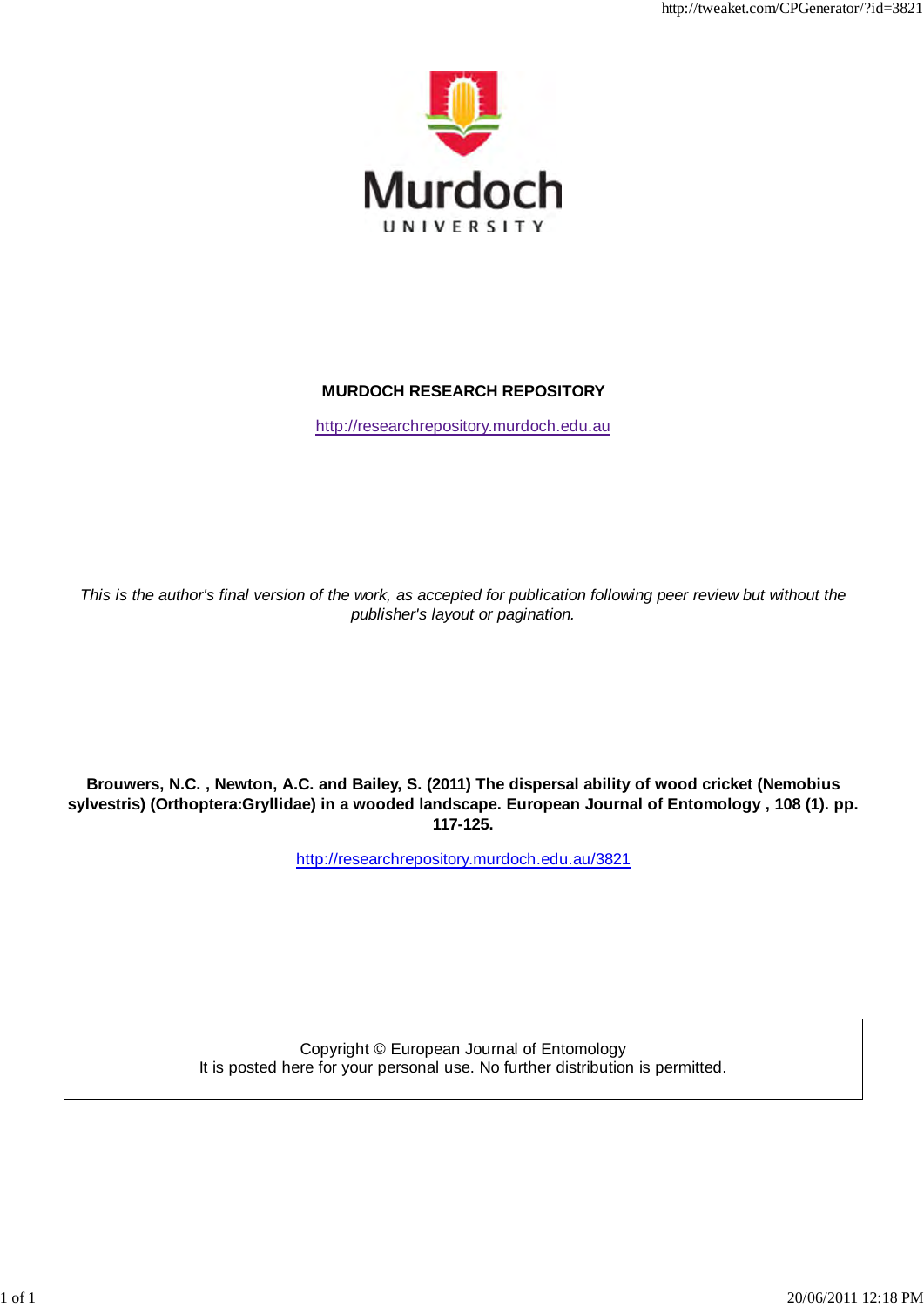| 1                                                                                                  | <b>Full reference:</b>                                                                                                                                                                                                                                                                                                                                                                                                                                                                                                                                                                                      |
|----------------------------------------------------------------------------------------------------|-------------------------------------------------------------------------------------------------------------------------------------------------------------------------------------------------------------------------------------------------------------------------------------------------------------------------------------------------------------------------------------------------------------------------------------------------------------------------------------------------------------------------------------------------------------------------------------------------------------|
| $\overline{2}$                                                                                     | Brouwers, N.C., Newton, A.C., Bailey, S., 2011. The dispersal ability of wood cricket                                                                                                                                                                                                                                                                                                                                                                                                                                                                                                                       |
| 3                                                                                                  | (Nemobius sylvestris) (Orthoptera: Gryllidae) in a wooded landscape. European                                                                                                                                                                                                                                                                                                                                                                                                                                                                                                                               |
| 4                                                                                                  | Journal of Entomology 108, 117-125.                                                                                                                                                                                                                                                                                                                                                                                                                                                                                                                                                                         |
| 5                                                                                                  |                                                                                                                                                                                                                                                                                                                                                                                                                                                                                                                                                                                                             |
| 6                                                                                                  | <b>Manuscript title:</b>                                                                                                                                                                                                                                                                                                                                                                                                                                                                                                                                                                                    |
| $\overline{7}$                                                                                     |                                                                                                                                                                                                                                                                                                                                                                                                                                                                                                                                                                                                             |
| 8                                                                                                  | The dispersal ability of wood cricket (Nemobius sylvestris) (Orthoptera: Gryllidae) in a                                                                                                                                                                                                                                                                                                                                                                                                                                                                                                                    |
| 9                                                                                                  | wooded landscape                                                                                                                                                                                                                                                                                                                                                                                                                                                                                                                                                                                            |
| 10                                                                                                 |                                                                                                                                                                                                                                                                                                                                                                                                                                                                                                                                                                                                             |
| 11                                                                                                 | <b>Running head:</b>                                                                                                                                                                                                                                                                                                                                                                                                                                                                                                                                                                                        |
| 12                                                                                                 | Dispersal ability of wood cricket                                                                                                                                                                                                                                                                                                                                                                                                                                                                                                                                                                           |
| 13                                                                                                 |                                                                                                                                                                                                                                                                                                                                                                                                                                                                                                                                                                                                             |
| 14                                                                                                 | <b>Authors:</b>                                                                                                                                                                                                                                                                                                                                                                                                                                                                                                                                                                                             |
| 15                                                                                                 | Niels C. BROUWERS <sup>1</sup>                                                                                                                                                                                                                                                                                                                                                                                                                                                                                                                                                                              |
| 16                                                                                                 | Adrian C. NEWTON <sup>2</sup>                                                                                                                                                                                                                                                                                                                                                                                                                                                                                                                                                                               |
| 17                                                                                                 | Sallie BAILEY <sup>3</sup>                                                                                                                                                                                                                                                                                                                                                                                                                                                                                                                                                                                  |
| 18<br>19<br>20<br>21<br>22<br>23<br>24<br>25<br>26<br>27<br>28<br>29<br>30<br>31<br>32<br>33<br>34 | <b>Author details:</b><br><sup>1</sup> Niels. C. BROUWERS (Corresponding author)<br>State Centre of Excellence for Climate Change Woodland and Forest Health<br><b>School of Environmental Science</b><br>Murdoch University, 90 South Street, Murdoch, 6150, Western Australia<br>Phone: +61 (0) 8 9360 2737<br>Mobile: +61 (0) 457024890<br>Email: n.brouwers@murdoch.edu.au; ncbrouwers@hotmail.com<br><sup>2</sup> Adrian C. NEWTON<br><b>School of Conservation Sciences</b><br><b>Bournemouth University</b><br>Talbot Campus, Fern Barrow, Poole, Dorset, BH12 5BB, UK<br><sup>3</sup> Sallie BAILEY |
| 35<br>36<br>37<br>38                                                                               | <b>Corporate and Forestry Support</b><br><b>Forestry Commission</b><br>Silvan House, 231 Corstorphine Road, Edinburgh, EH12 7AT, UK                                                                                                                                                                                                                                                                                                                                                                                                                                                                         |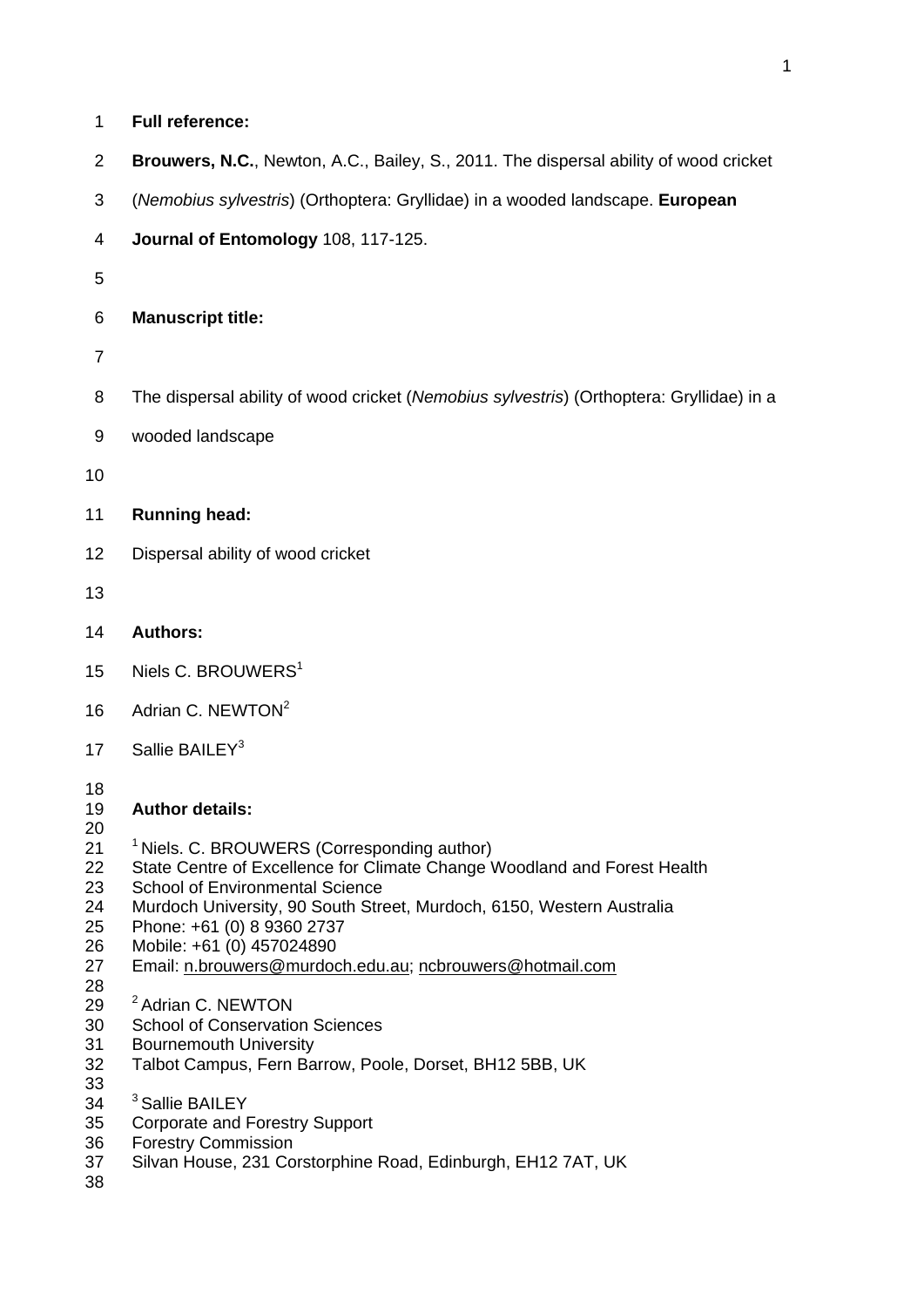- 39 **Abstract**
- 40

41 Information on the dispersal ability of flightless insect species associated with 42 woodlands is severely lacking. Therefore, a study was conducted examining the 43 dispersal ability of wood cricket (*Nemobius sylvestris*) juveniles (nymphs) and adults in 44 a wooded landscape on the Isle of Wight, UK, to further our understanding of the 45 ecology and management of this and other flightless insects. A series of experiments 46 were conducted where nymphs and adults were released and observed at a range of 47 spatial-temporal scales within different habitat environments. The results of this 48 investigation indicated no difference in the dispersal ability of wood cricket nymphs and 49 adults. However, adult females moved less than adult males. Adult males were found 50 to spread twice as fast as females, and males were found capable of traversing up to 51 55 m away from woodland habitat through semi-natural and grazed grassland. 52 Additionally, rates of population spread of both wood cricket nymphs and adults (males 53 and females) were found to be accurately described by the inverse-power function, 54 predicting only few individuals dispersing over time. Together this indicates that overall 55 colonization success and rate of population spread, being female dependent, is likely to 56 be low for this species. Wood crickets were found to live in and able to move along 57 mature woodland edges directly bordering agricultural land. This indicates that 58 conservation initiatives focusing on creating woodland corridors and developing 59 woodland habitat networks have the potential to facilitate the spread and population 60 viability of wood crickets, if the woodland edges are given enough time to develop. 61 However, long-term monitoring is needed to evaluate the overall effectiveness of such 62 approaches.

63

64 **Keywords:** *Nemobius sylvestris*; dispersal ability; woodland; forest; population spread; 65 landscape; habitat network; insect;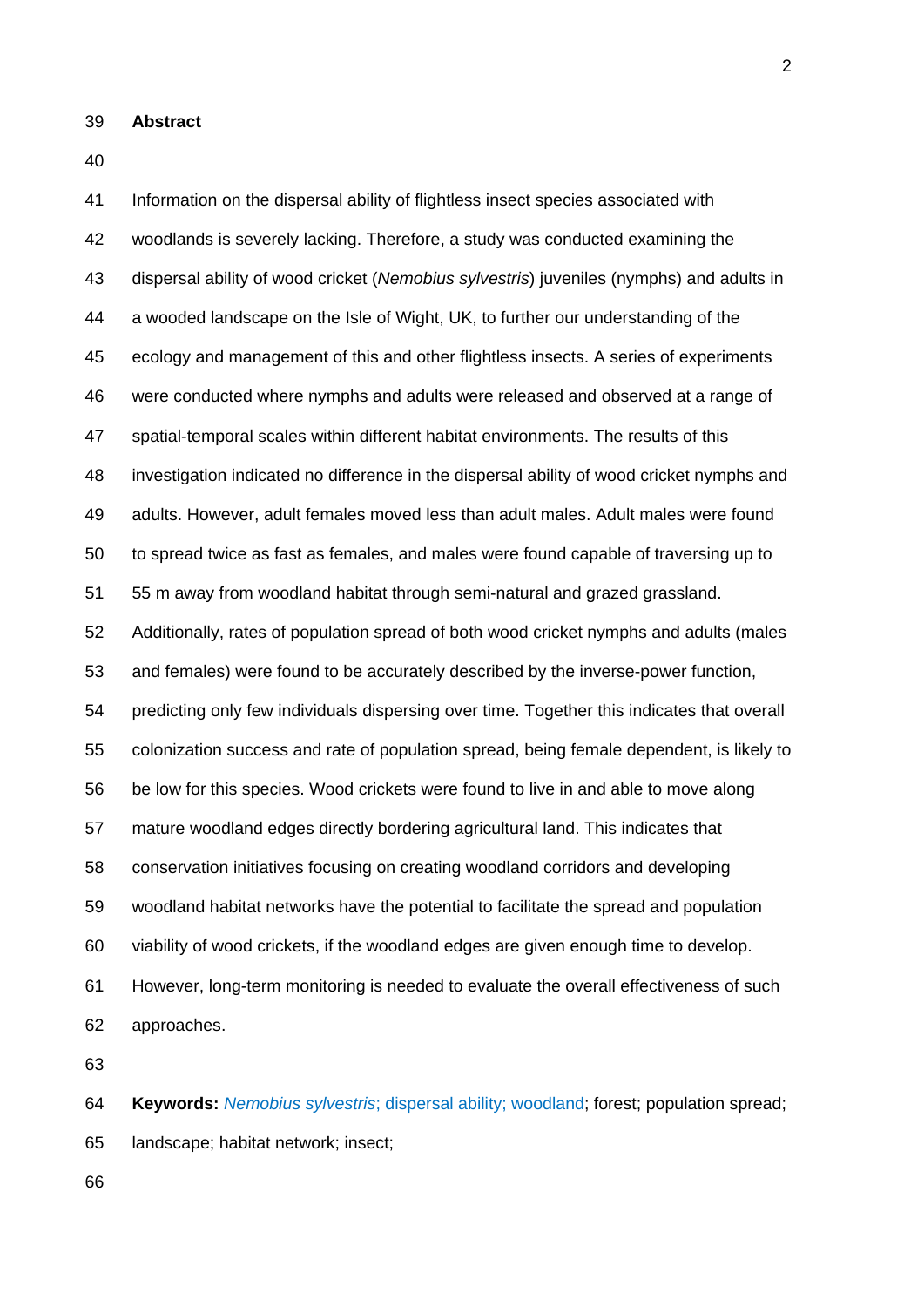67 **Introduction** 

68

69 Dispersal is widely considered to be a key process influencing the survival of 70 populations of species within fragmented landscapes (Hanski & Gilpin, 1997; Kindvall, 71 1999; Turner et al., 2001; Fahrig, 2003; Diekötter et al., 2005; Ranius, 2006). However, 72 the dispersal ability (i.e. speed and distance over time) of many groups of species is 73 poorly known (Dolman & Fuller, 2003; Ranius, 2006). Investigations of specific 74 dispersal strategies using experiments undertaken at fine spatio-temporal scales can 75 provide valuable initial insights into the dispersal ability of species (Turchin, 1991; 76 Turchin, 1998; Samu et al., 2003; Brouwers & Newton, 2010b). However, dispersal 77 typically takes place over large scales (Levin, 1992) and therefore needs to be 78 examined across a range of spatio-temporal scales (Brouwers & Newton, 2010b). 79 Deriving reliable estimates of dispersal in natural environments represents an ongoing 80 challenge, but is highly important in terms of understanding population dynamics and 81 predicting species persistence within the landscape (Turchin, 1998; Trakhtenbrot et al., 82 2005; Nathan, 2008).

83

84 Few studies have examined the dispersal ability of relatively immobile invertebrate 85 species that are ground-dwelling and move by walking (Diekötter et al., 2005; Diekötter 86 et al., 2010). Compared to flying invertebrates, such species move over finer scales, 87 and may therefore be considered more vulnerable to habitat fragmentation (Tscharntke 88 et al., 2002; Diekötter et al., 2005). However, most dispersal studies of ground-dwelling 89 invertebrates have focused on species associated with open semi-natural grassland 90 habitats (e.g. Vermeulen, 1994; Baur et al., 2005; Öckinger & Smith, 2008), where 91 similar studies for woodland-associated species are rare in the literature (Brouwers & 92 Newton, 2009c).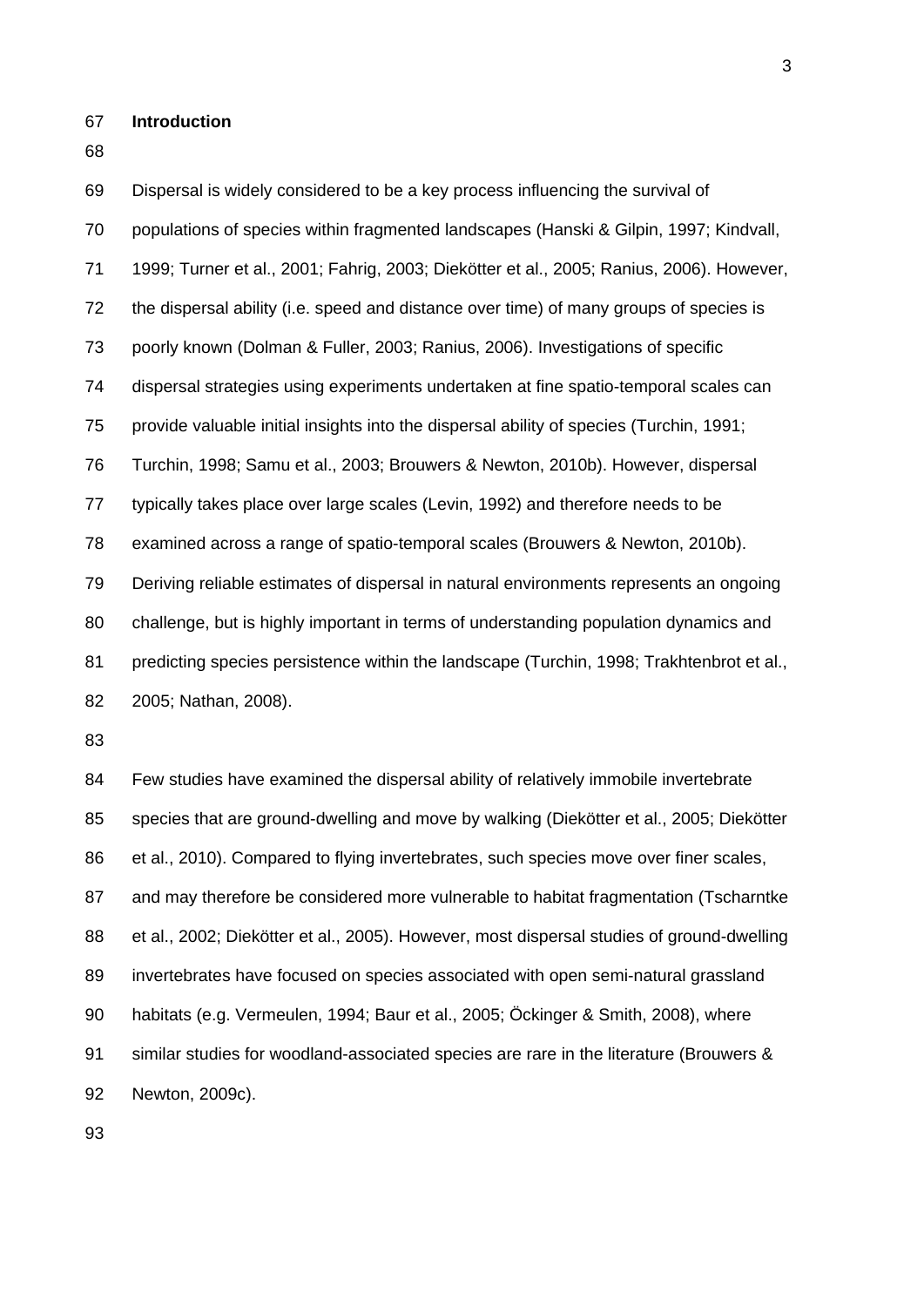94 Some studies have investigated dispersal of ground-dwelling species by fitting 95 regression curves to field data (e.g. Chapman et al., 2007), which is useful as an 96 indicator of the dispersal ability of a species and for making predictions of dispersal 97 range (i.e. distance) over time. A common approach to model and quantify dispersal is 98 to fit a curve to observational data obtained in the field (Turchin, 1998). Curves 99 commonly used to describe the spread of species, such as the fraction of a population 100 moving a certain distance, are often based on equations such as the negative-101 exponential and inverse-power functions (Turchin, 1998). For some species, 102 observations made in the field were best described by the negative-exponential 103 function (Conrad et al., 1999; Baguette et al., 2000; Baguette, 2003; Kuras et al., 2003; 104 Ranius, 2006; Fric & Konvicka, 2007), whereas for others the inverse-power function 105 was found to provide a better fit (Hill et al., 1996; Baguette et al., 2000; Roslin, 2000; St 106 Pierre & Hendrix, 2003; Fric & Konvicka, 2007). The most important difference between 107 these two curves is the behaviour of the tail, where the power function typically predicts 108 a higher frequency of long-distance dispersal events than the exponential function 109 (Turchin, 1998). Determining this relationship for a species therefore provides a helpful 110 tool for conservation management.

111

112 In order to halt and reverse the effects of species habitat fragmentation, conservation 113 policy and practice is increasingly focusing on the creation of habitat networks (Hobbs, 114 2002). Networks are typically created through the development of vegetation links or 115 corridors to increase connectivity between individual habitat fragments (Bennett, 2003; 116 Crooks & Sanjayan, 2006). However, the degree of habitat connectivity within a given 117 landscape is highly dependent on the characteristics of the vegetation and the species 118 being considered (Baguette & Van Dyck, 2007). Particular vegetated features in the 119 landscape can function either as conduits (i.e. habitat) or barriers to different species 120 (Hobbs, 2002). The role of developing corridors as conduits in terms of facilitating 121 species dispersal still lacks a firm evidence base (Bennett, 2003; Crooks & Sanjayan,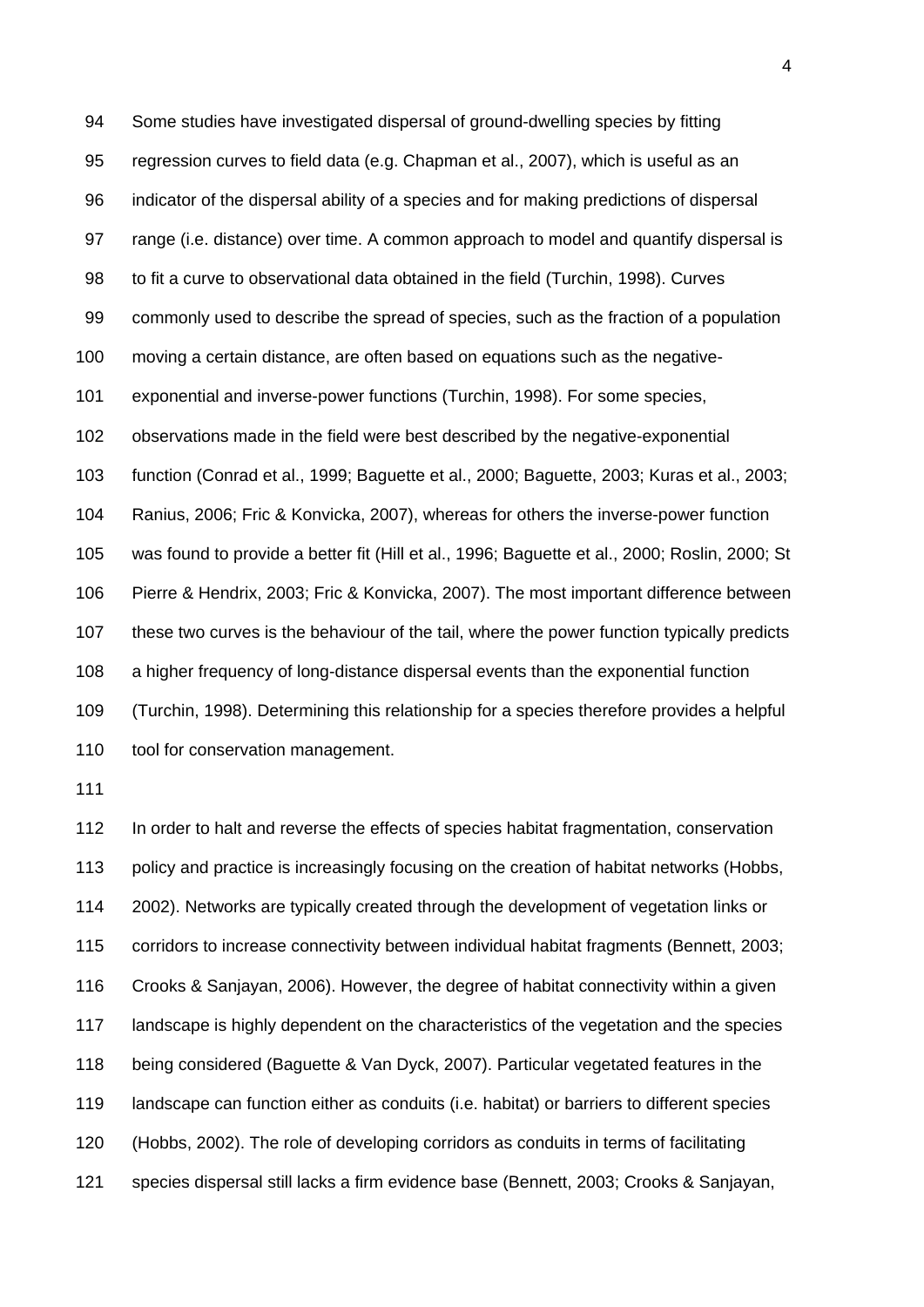122 2006; Bailey, 2007; Öckinger & Smith, 2008). For example, a recent review of the 123 functioning of hedgerows as possible corridors between woodlands found insufficient 124 empirical evidence to establish their role in facilitating species dispersal (Davies & 125 Pullin, 2007). Nonetheless, the development of habitat networks utilizing corridors has 126 been widely applied in practice (Hobbs, 2002). In the UK, for example, a large number 127 of initiatives have recently been implemented aiming to reconnect woodland to 128 increase habitat connectivity for woodland species (Humphrey et al., 2003; Humphrey 129 et al., 2005).

130

131 The aim of the study presented here was to investigate the dispersal ability and 132 evaluate the potential of wooded corridors and creating woodland habitat networks in 133 facilitating dispersal for ground-dwelling woodland insects. Research was conducted on 134 the Isle of Wight, UK, where such habitat networks are currently being developed. For 135 this study, two life-stages of a ground-dwelling flightless woodland insect, the wood 136 cricket (*Nemobius sylvestris*), were investigated. The wood cricket was selected for 137 study as it was found to be a good model species representing ground-dwelling insects 138 with a strong association with woodland habitat (Brouwers & Newton, 2009c; Brouwers 139 & Newton, 2010b). Furthermore, it is a local species of conservation concern (NBN 140 Gateway, 2010) that might be expected to benefit from the development of a woodland 141 habitat network, given its association with wooded edges (Richards, 1952; Bailey, 2007; 142 Brouwers et al., 2010).

143

144 The specific objectives of this study were: (1) to investigate the differences in dispersal 145 ability observed for wood cricket nymphs and adults (males and females) at a range of 146 spatio-temporal scales within a wooded landscape; (2) to model population spread (i.e. 147 derive the best-fit dispersal curve) for wood cricket nymphs, adult males and females; 148 and (3) to determine to what extent wood crickets disperse along edge habitat outside 149 woodland within an agricultural landscape. This study specifically adopted a range of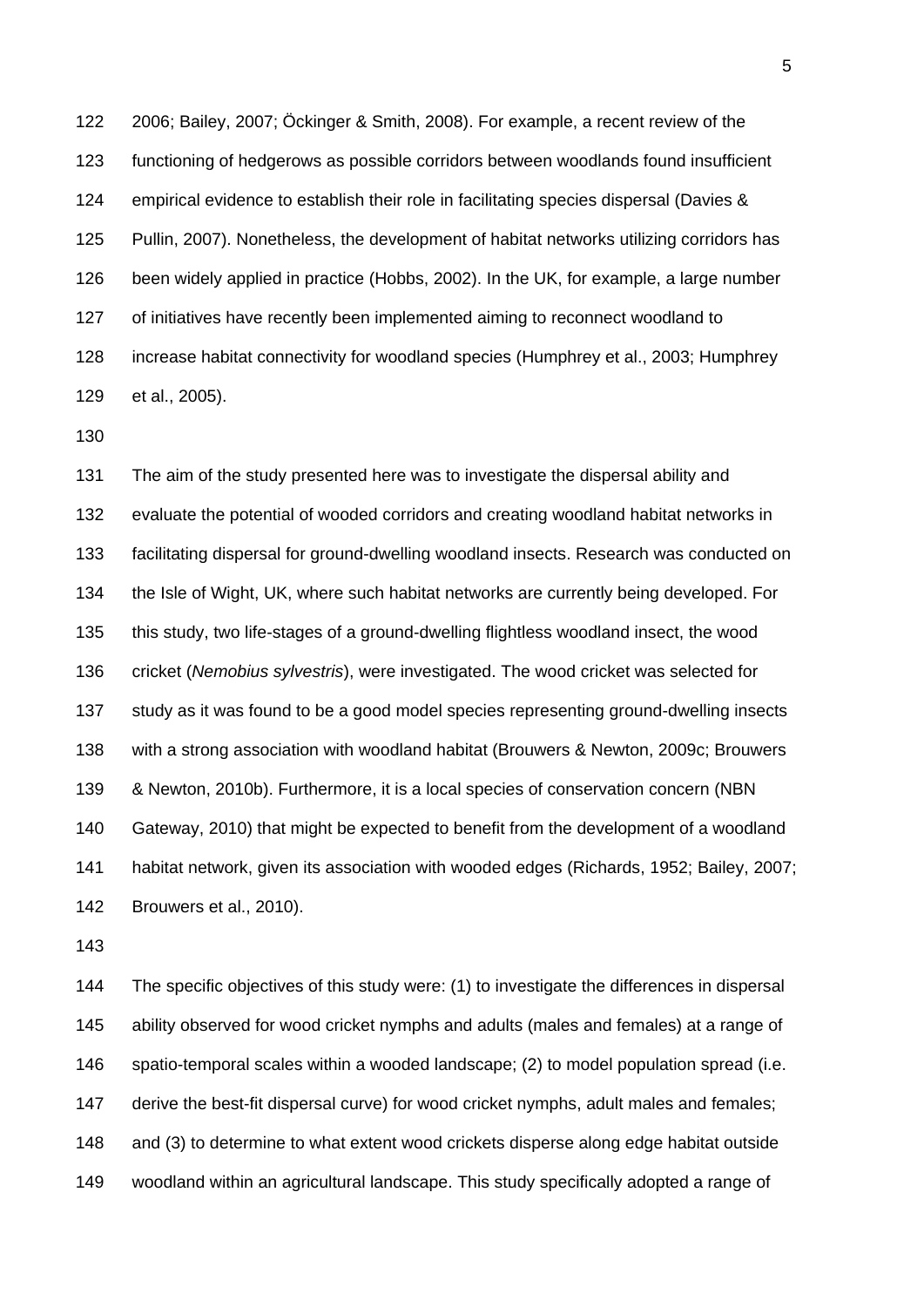150 small to large spatio-temporal experiments, to allow comparison with observations and 151 earlier results for wood crickets found at small spatio-temporal scales (2-25 minutes, 152 15-16m<sup>2</sup>) (Brouwers & Newton, 2010b). Based on these earlier findings it was 153 hypothesized that: (a) wood cricket adults would show a higher dispersal ability than 154 wood cricket nymphs, as adults showed a more directed movement strategy than 155 nymphs (Brouwers & Newton, 2010b), (b) wood cricket males and females show 156 similar levels of dispersal ability, as no differences in movement strategy was found 157 between the sexes (Brouwers & Newton, 2010b), and (c) dispersal distances achieved 158 over a given time would be further along mature woodland habitat edges than along 159 hedge edges or along new woodland plantings, based on observations made in earlier 160 investigations of wood crickets showing a habitat preference for mature woodland 161 edges (Brouwers & Newton, 2009b, a).

162

163 **Material and methods** 

164

165 *Study species* 

166

167 Wood cricket (*Nemobius sylvestris*) (Orthoptera: Gryllidae) (Bosc, 1792) is a small (~ 1 168 cm) flightless cricket species that has a semi-voltine (i.e. two-year) life cycle in the UK. 169 After overwintering, eggs hatch in June/July and nymphs develop and grow throughout 170 the summer and autumn by means of moulting up to 5 times from the 1<sup>st</sup> to the 5<sup>th</sup> 171 instar stage. Moulting ceases completely in September and the nymphs overwinter at 172 sheltered locations within thick leaf litter layers. In the second year, nymphs continue to 173 develop  $(5<sup>th</sup> - 8<sup>th</sup>$  instar) from April onwards until they reach sexual maturity (i.e. 174 become adults) in July/August and reproduce through to September/October until they 175 die (Gabbutt, 1959; Brown, 1978). The species is generally associated with deciduous 176 oak (*Quercus* spp.) dominated woodlands and, being a thermophilic insect, is typically 177 found in wooded edge habitat along woodland tracks, footpaths, railway lines and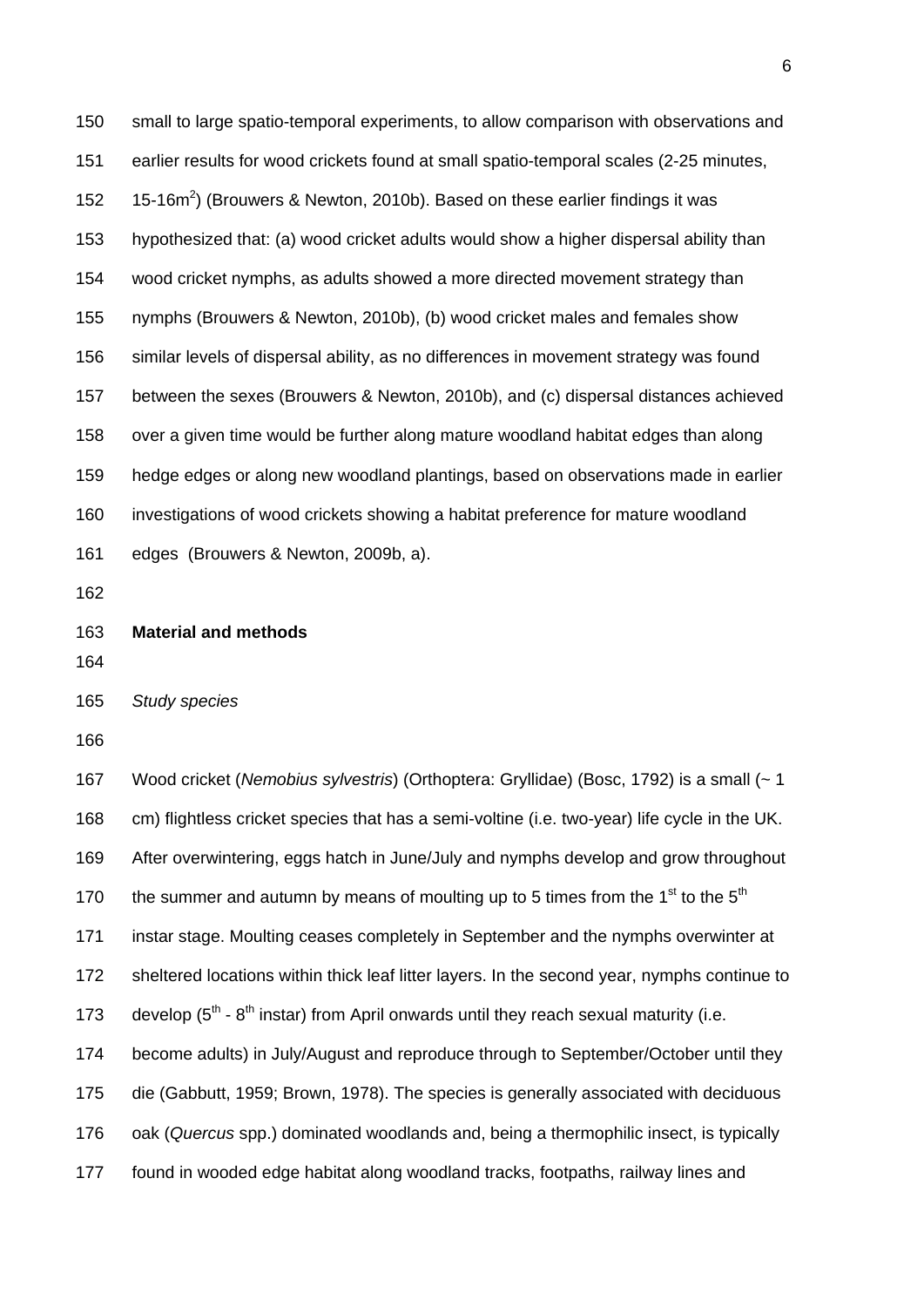178 woodland peripheries, and in relatively sheltered open woodland areas such as 179 clearings (Richards, 1952; Morvan & Campan, 1976; Beugnon, 1980). Wood crickets 180 live on the ground and prefer a well-developed leaf litter layer, which serves as shelter, 181 food source and breeding ground (Richards, 1952; Brown, 1978; Proess & Baden, 182 2000). In natural populations wood crickets can be found in high densities at relatively 183 small spatial scales (up to 200 individuals per square meter) (Gabbutt, 1959). At the 184 landscape scale, the species was found to be associated primarily with relatively large 185 woodland patches that were situated in close proximity to each other (Brouwers & 186 Newton, 2009b). The main habitat requirements and preferences identified for this 187 species were presence of a thick leaf litter layer, an open canopy and low cover of 188 ground vegetation (Brouwers & Newton, 2009a; Brouwers & Newton, 2010b). Adult 189 wood crickets were found to move with a higher velocity and a more directed strategy 190 through leaf litter than juveniles (i.e. nymphs) (Brouwers & Newton, 2010b). 191 Furthermore, small watercourses were found not to act as a dispersal barrier, and their 192 orientation capacity was found to play a possible important role in their ability to 193 disperse within fragmented landscapes (Brouwers & Newton, 2010a). This information 194 was used to formulate the hypotheses and inform the design of the experiments that 195 were undertaken in this study.

196

197 *Study site* 

198

199 The study was carried out in the Briddlesford area (50° 42' 41.00" N, 1° 13' 30.50" W) 200 situated on the Isle of Wight (UK) which is owned by 'The People's Trust for 201 Endangered Species' (PTES), a non-governmental conservation organization. Natural 202 populations of wood crickets are present across this area. The majority of woodlands in 203 this area are classified as 'ancient woodland' and are dominated by native deciduous 204 tree species, particularly pedunculate oak (*Quercus robur*), with undergrowth of hazel 205 (*Corylus avellana*). Since 2005, extensive new plantings of native tree species have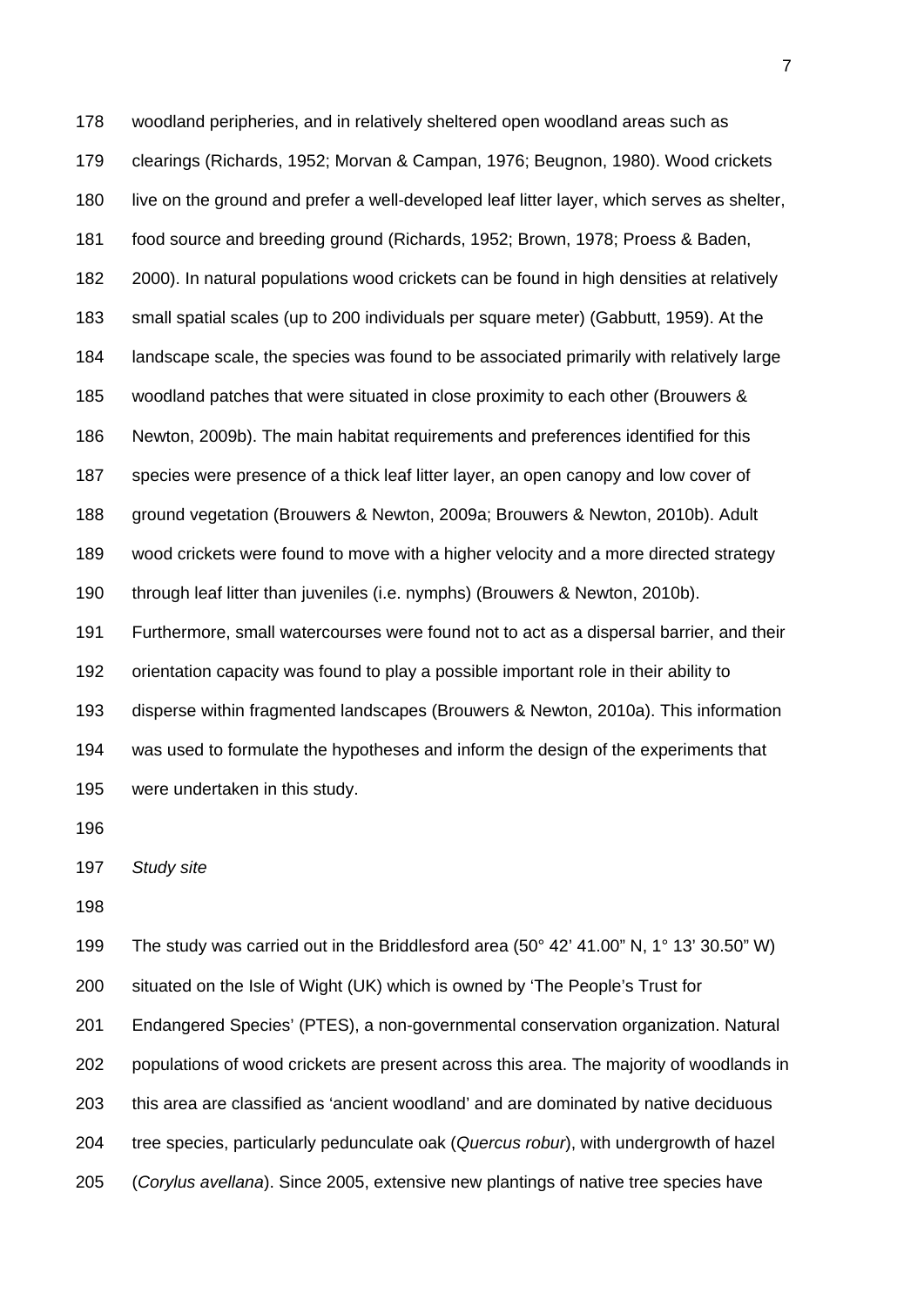206 taken place in this area in order to increase connectivity between the individual

207 woodland fragments to create functional habitat networks.

208

209 *Materials* 

210

211 In 2007, a series of experiments were conducted investigating the dispersal ability of 212 the wood cricket using nymphs (6- $7<sup>th</sup>$  instar) and adult males and females. For the 213 experiments, both nymphs and adults were caught using a pooter. This is a device that 214 is used to collect insects by sucking them into a hold container. Before being released, 215 caught individuals were kept in a plastic container (21x33x20 cm) with ample supplies 216 of food (bread, various fungi, and oak leaf litter). To increase the visibility of individual 217 wood crickets that were released during the experiments, individuals were marked by 218 dusting them with non-toxic fluorescent pigment (UV Gear, Mark SG Enterprises, 219 Surrey, United Kingdom, www.uvgear.co.uk) (following Cronin, 2003). Marking was 220 achieved by placing individuals in a plastic container with a small amount of pigment, 221 and shaking the container gently until all specimens were marked sufficiently. To 222 investigate the influence of the marking pigment, a control study was performed 223 observing 20 marked and unmarked nymphs and adults within a plastic container 224 (21x33x20 cm) continuously for the first 2 hours and then at intervals of 24 hours for 5 225 days. This study revealed no changes in behaviour and no mortality for either group. 226

227 At all experimental site locations, vegetation measurements were carried out using a 228 50x50 cm quadrat, measuring (1) ground vegetation cover (in %) and height (in cm), (2) 229 leaf litter cover (in %) and depth (in cm), and (3) canopy closure (in %) using a convex 230 spherical densiometer (Forest Densiometers, Bartlesville, US). All experiments were 231 conducted under similar meteorological conditions where mean daytime temperature 232 did not drop below 15 °C.

8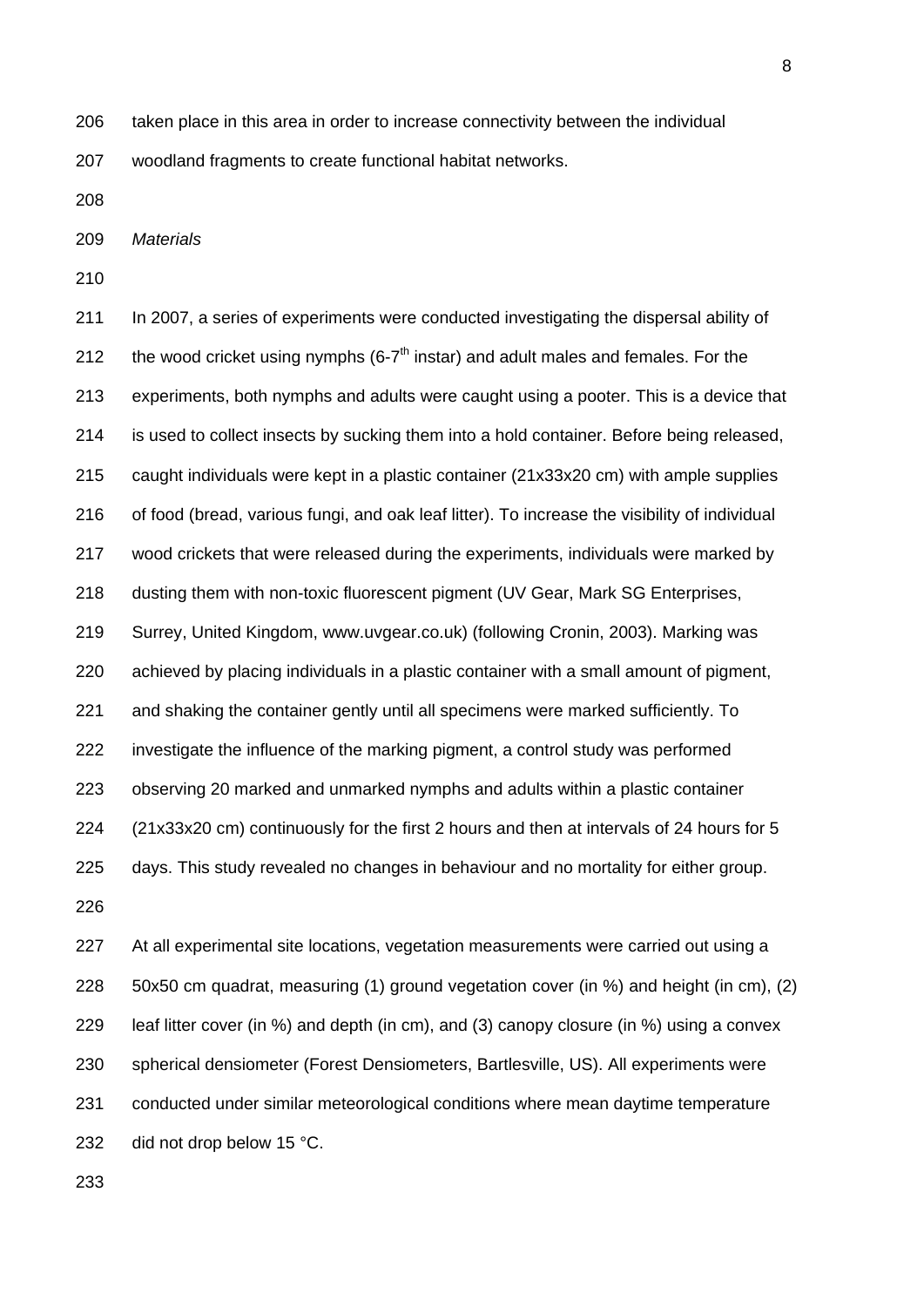236 To measure population spread of wood crickets over time and distance, five circular 237 enclosures with different diameters were created within an oak-dominated forest stand. 238 The enclosures ranged in size from 2-7 m radius. For nymphs enclosures of 2, 3, 4 and 239 5 meter radius were used and, because of their observed higher movement velocity 240 (Brouwers & Newton, 2010b), an additional 7 meter radius enclosure was created for 241 adults. The enclosures were constructed from 50 cm high translucent sheet plastic 242 inserted 5 cm into the ground. The interior habitat of the individual enclosures was 243 homogenized by clearing the ground surface of most of its herbaceous vegetation, 244 resulting in a mean ground vegetation cover of 10% (range 5-20%), a mean vegetation 245 height of 10 cm (range 5-10 cm), and a mean litter cover of 99% (range 95-100%), 3 246 cm deep (range 2-3.5 cm). The mean overhead canopy closure for all sites was 90% 247 (range 85-96%). These particular habitat characteristics were found to be positively 248 linked with the presence of wood cricket populations (Brouwers & Newton, 2009a). The 249 initial design included pitfall traps at regular intervals along the inside of the enclosure 250 walls to derive an accurate rate of dispersal (Vermeulen, 1994). A pilot release of wood 251 crickets revealed a low level of mortality over time, and that, unlike ground beetles, 252 wood crickets were able to avoid being caught by pitfall traps. Therefore, the pitfall 253 traps were removed during the actual experiments. Although the pitfall design failed, 254 observations made over the first 48 hours after release, both in the pilot study and the 255 actual experiment, revealed that individuals reaching the circumference of the 3-7 m 256 enclosures remained at the same locations and numbers accumulated over this period 257 of time. Therefore, observations made during the surveys in the first 48 hours of the 258 experiment (further described below) were used to estimate the rate of dispersal and 259 derive differences in dispersal ability for this species.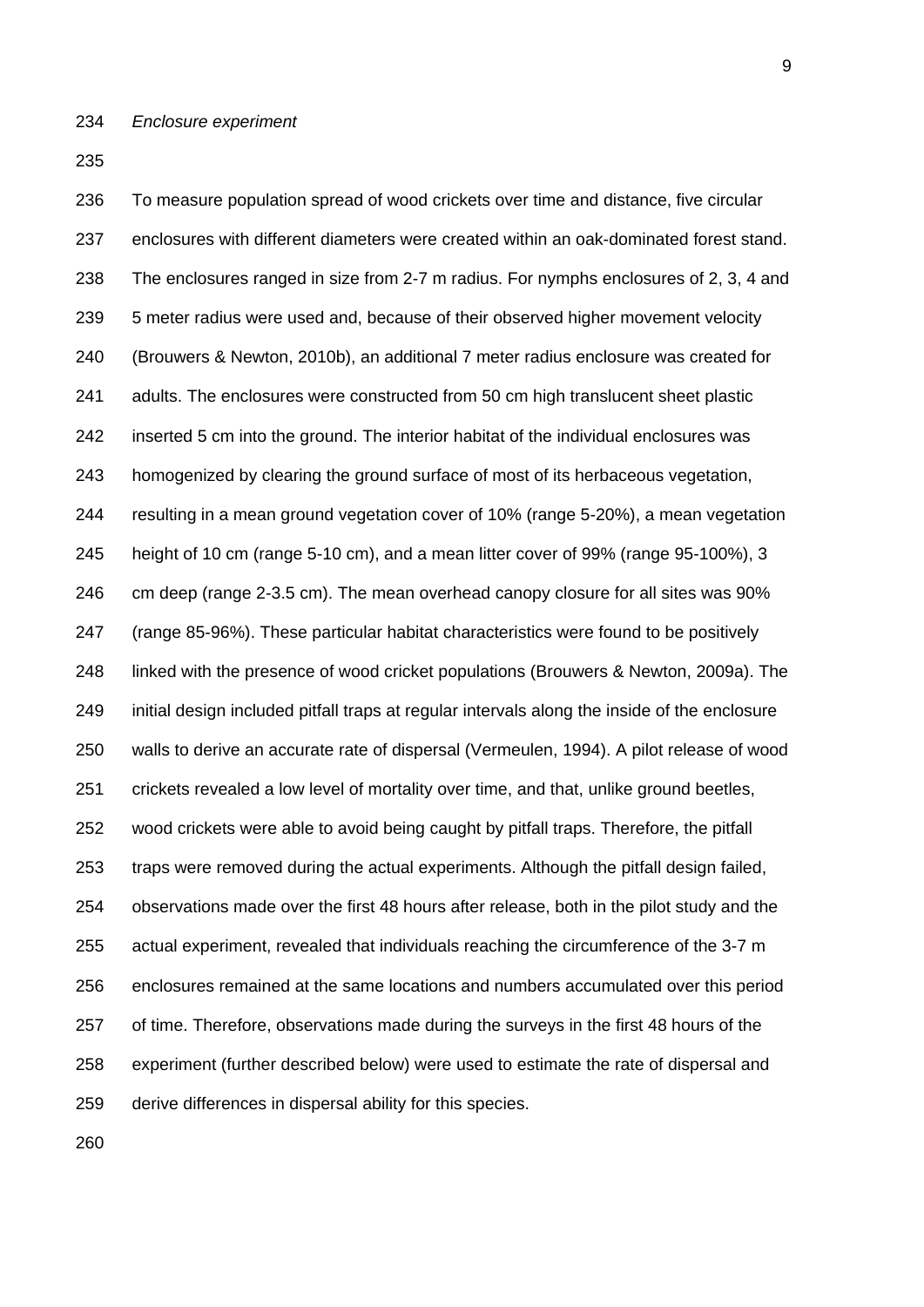261 At the centre of each enclosure, 50 wood cricket nymphs were released simultaneously  $262$  at noon on the 11<sup>th</sup> of June. A second release was conducted for adult wood crickets 263 on the 31 $^{\text{st}}$  of July, in this case releasing 20 adult males (M) and 20 females (F). The 264 release was achieved by inverting a circular transparent plastic container (21x10 cm), 265 including the wood crickets and a small amount of leaf litter, in the centre of the 266 enclosures and releasing the specimens after 15 seconds. After the initial release, 267 continuous observations of the released population within the smallest enclosure (2 m 268 radius) took place for the duration of 1 hour. Following this period, all the enclosures 269 were surveyed five times for five successive hours by walking slowly outside the 270 enclosures examining the leaf litter inside the enclosure for presence of marked wood 271 crickets. To account for the difference in chance of observation, the surveys were 272 performed using a constant walking speed for all enclosures. During the following four 273 days, all enclosures were similarly surveyed at 24 h intervals. Within each enclosure, 274 the number, sex, location, distance between observed males and females, and 275 distance from the enclosure periphery was recorded for each individual observed. For 276 both experiments, the weather was predominantly dry with occasional showers and a 277 mean ground surface temperature of 15 °C.

278

279 *Analyses* 

280

281 Because individuals were found to accumulate and remain at the circumference of the 282 3-7 m enclosures (see *Enclosure experiment* and Table 1), but not after, only data 283 collected in the first 48 hours after release were used in the analyses. To investigate 284 the differences in dispersal ability for wood cricket nymphs, adult males and females 285 (i.e. individuals observed moving the straight-line distance of the enclosure radius over 286 time); differences between the number of: (i) nymphs and adults, (ii) males and females, 287 and (iii) female vs. male-female pairs (being individuals less than 5 cm apart) were 288 tested with chi-square 'goodness of fit' tests. All individuals that travelled the radius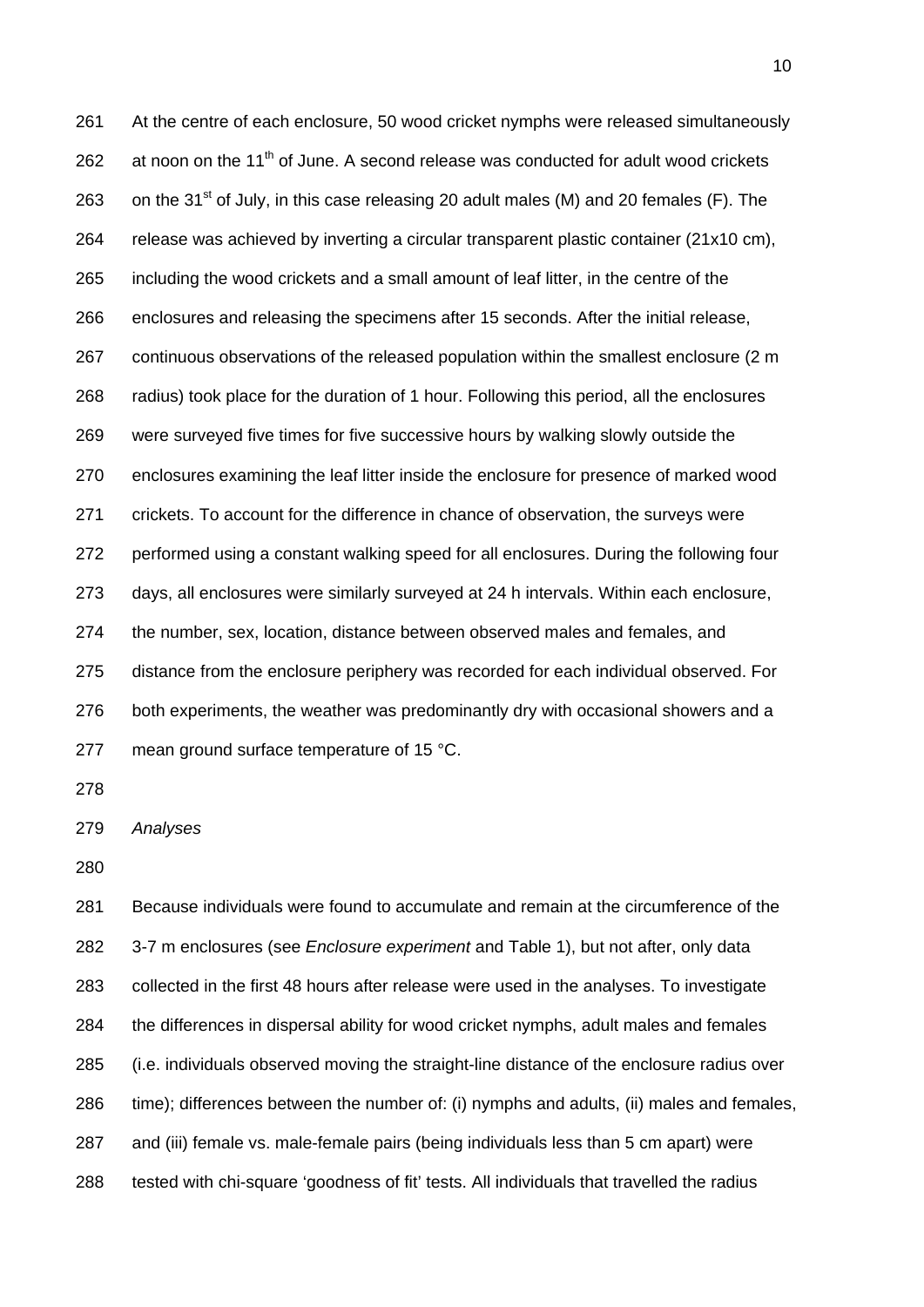289 distance from the release point and were observed less than 10 cm away from the 290 enclosure peripheries were included in these analyses. Furthermore, pairs were 291 compared with single females, because of their assumed attraction to males. To 292 compare the differences between nymphs and adults, the observed numbers were 293 corrected for the difference in the total sample size used (nymphs  $(n = 200)$  and adults 294 (*n* = 160)). Additionally for nymphs and adults the rate of dispersal was calculated and 295 differences tested between nymphs and adults and males and females with an 296 independent samples t-test were.

297

298 To model the population spread of wood cricket nymphs, adult males and females, the 299 proportion of the released population observed at the periphery was calculated. The 300 numbers observed over the first 48 hours (i.e. 2 days) were used to calculate the 301 proportions of the populations moving in meters per day (m day<sup>-1</sup>). For this calculation, 302 individuals of the released populations moving from the release point to the enclosure 303 periphery on the first day (for all enclosures), and the additional number reaching the 304 periphery on the second day (2-5 m enclosures for nymphs, 3-7 m for adults) were 305 used (see Table 1). For each enclosure, these proportions were plotted against the 306 straight-line distance from the point of release (i.e. the enclosure radius). Simple linear 307 regression and the negative-exponential ( $y = ae^{-kx}$ ) and inverse-power regression 308 functions ( $y = ax^{-n}$ ) were used to fit these data for nymphs, all adults, males and 309 females. In these cases, y indicates the proportion of the population moving as a 310 function of: scaling constant (a); distance travelled in meters (x); and parameters 311 determining the slope of the regression (k and n). Best-fit of these functions was 312 demined by investigation of the residuals following Pallant (2007). All statistical 313 analyses and curves were evaluated using output generated with SPSS (Version 14.0, 314 SPSS Inc., Chicago, Illinois, USA) following Tabachnick & Fidell (2001) and Pallant 315 (2007).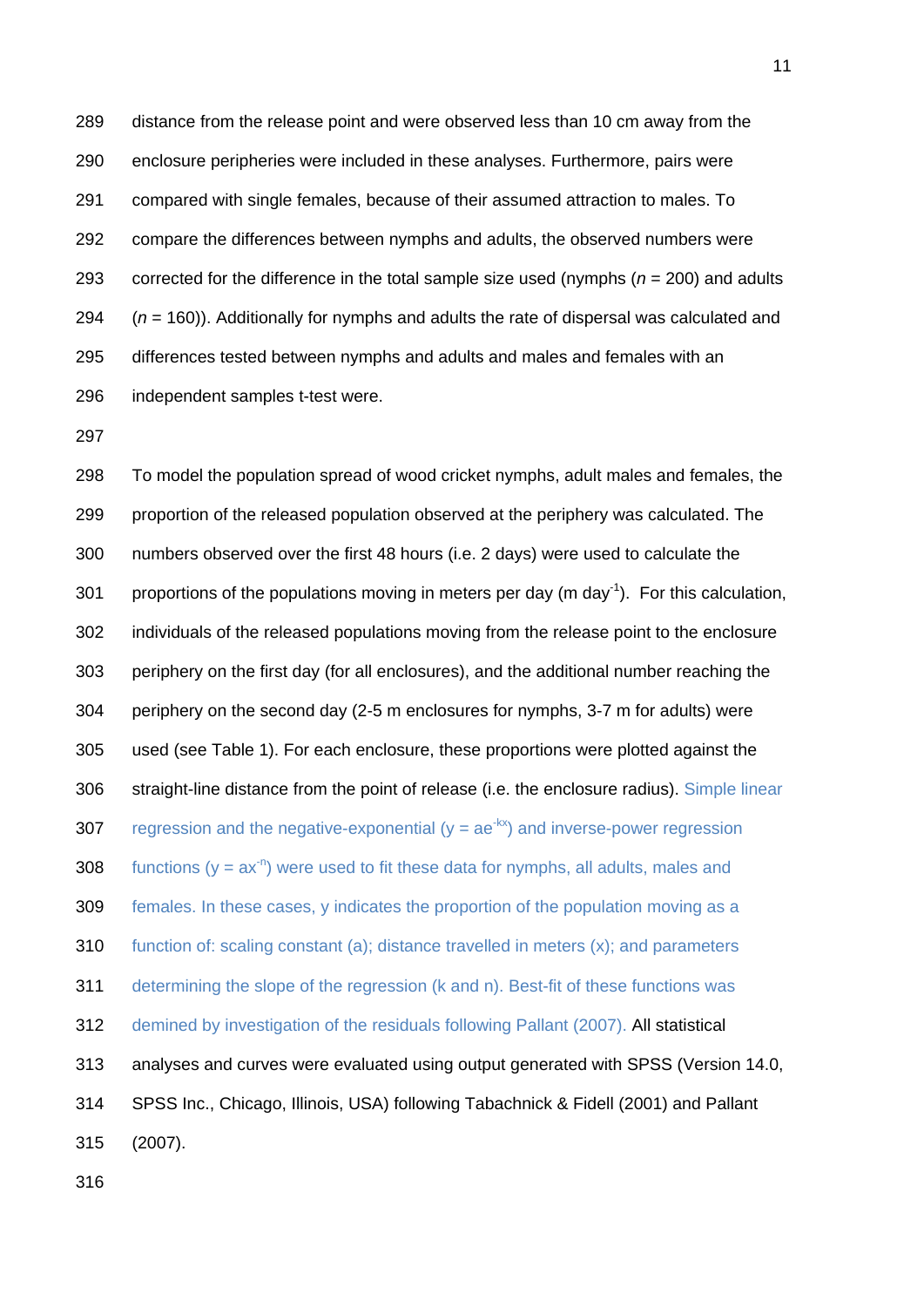319 To determine to what extent wood crickets moved/dispersed along edge habitat outside 320 woodland within the agricultural landscape, marked wood cricket nymphs and 321 unmarked adults were released and monitored over time in three different habitats 322 represented by linear wooded features at six locations within the landscape (i.e. 2 323 replicates per wooded edge habitat). Absence of the species at the monitoring sites 324 was established during two surveys conducted prior to performing this study. This 325 ensured that the observations that were made could only be that of released individuals. 326 On the 26<sup>th</sup> of June 50 wood cricket nymphs and on the 3<sup>rd</sup> of August another 100 adult 327 wood crickets (sex ratio = 0.5) were released at each location. The six release sites 328 were located at the exact L-junctions of linear landscape features running away from a 329 main body of woodland, being (i) a 10 m-wide strip of mature woodland, (ii) a 3 m-wide 330 mature hedge, and (iii) a mature hedge with 3 m-wide strips of newly planted tree 331 saplings along each side. The 1x1 m release sites were prepared in a similar fashion 332 as the enclosures, representing favourable habitat conditions for wood crickets (see 333 above). The specific edge habitats represented: (1) mature woodland bordering grazed 334 grassland (WE), (2) mature hedges bordering grazed grassland (HE), and (3) ungrazed 335 semi-natural grassland with newly planted saplings bordering grazed grassland (JE). 336 Further habitat characteristics of these edges are given in the results. Additionally, 337 semi-natural and grazed grassland (vegetation height: 15-30 cm, and cover: 100%) 338 adjacent to occupied woodland edges was also surveyed. After release, the two edges 339 running away from each release site (situated in the corner of the L-junctions) were 340 surveyed for three consecutive days and re-surveyed four times, sixty days after the 341 initial release of the nymphs. The survey procedure involved walking slowly along or 342 through the different edge habitats in a systematic manner up to 80 meters from the 343 release sites. Individuals were found based on actual sightings of marked and 344 unmarked specimens or the sound of stridulating males, following the survey method of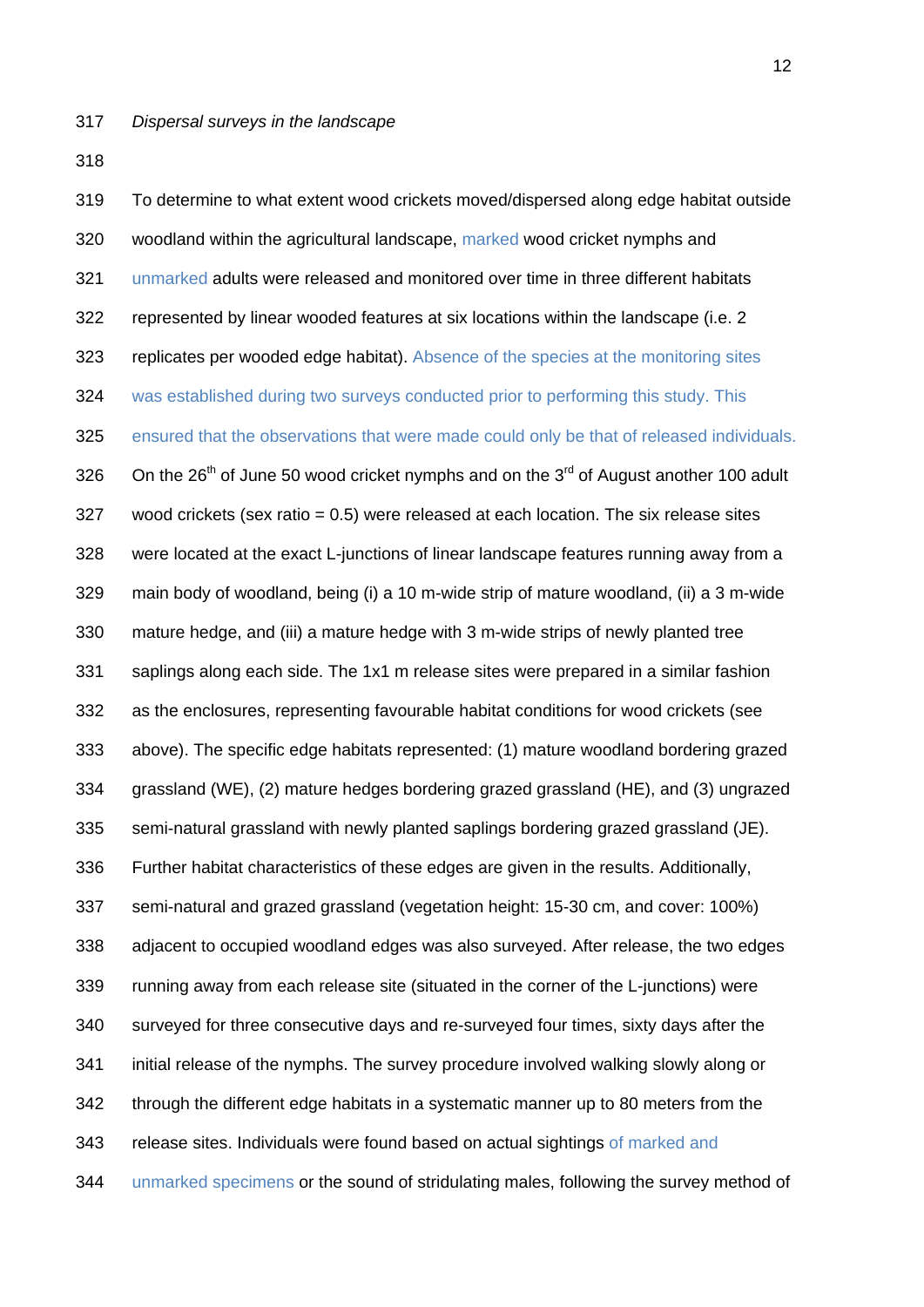345 Proess and Baden (2000). Five-minute listening periods were taken at 5-meter 346 intervals along the edge to complement the visual searches. Where specimens were 347 observed or heard, straight-line distances from the point of release and/or the occupied 348 woodland edge were measured. All surveys were of 30-40 minutes duration and were 349 undertaken under dry weather conditions with a mean daytime temperature of 15  $^{\circ}$ C or 350 higher. To indicate to what extent wood crickets were able to move/disperse along 351 edge habitat present within the agricultural landscape, the observed dispersal 352 distances were compared between the different edge habitats using Mann-Whitney *U*  353 tests in SPSS. 354 355 **Results**  356 357 *Enclosure experiment*  358 359 Compared to nymphs, adult wood crickets appeared to move in a more directed (i.e. 360 linear) manner, moving mainly by walking. In the first five hours, adults were observed 361 to spread out gradually from the point of release. After the first 24 hours following 362 release, males were heard stridulating within the enclosures and over time (0-96 hours) 363 males and females were increasingly observed in pairs. Contrary to the nymphs, after 364 96 hours the adults were absent from the release site. 365 366 *# Table 1 approx here #*  367

368 In general, the number of nymphs and adults observed at the periphery decreased with 369 an increase in enclosure size (Table 1). Furthermore, the number of nymphs and adults 370 observed at the periphery of each enclosure increased in the first 48 hours and then 371 levelled off (Table 1), because individuals started to move back into the interior of the 372 enclosures after 48 hours. For the adults, all first arrivals at each individual enclosure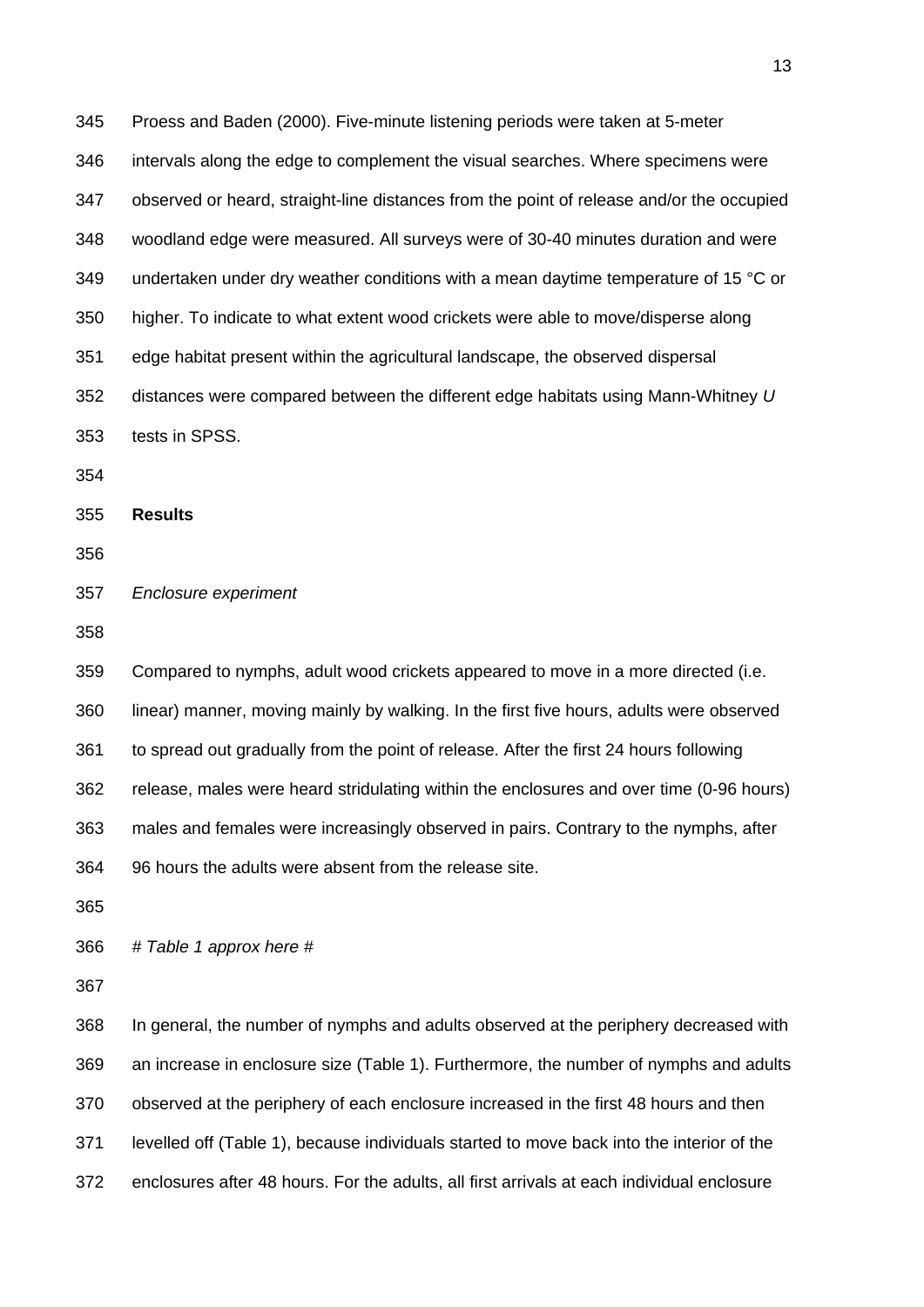| 373 | periphery were males, and on every survey day, the total number of males that was                 |
|-----|---------------------------------------------------------------------------------------------------|
| 374 | observed was higher than the number of females (Table 1). Furthermore, except for                 |
| 375 | one female, only males were observed at the periphery of the 7 m enclosure, together              |
| 376 | indicating a lower dispersal ability/tendency for females than males.                             |
| 377 |                                                                                                   |
| 378 | Nymphs vs. Adults                                                                                 |
| 379 |                                                                                                   |
| 380 | The total number of nymphs observed at the 2-5 m enclosure peripheries was found to               |
| 381 | be no different then the number of adults after $24h$ (Chi-square: Nymphs = 16 vs.                |
| 382 | Adults = 23, $\chi^2$ = 1.256, df = 1, P = 0.262) and after 48h (Chi-square: Nymphs = 26 vs.      |
| 383 | Adults = 31, $\chi^2$ = 0.439, df = 1, P = 0.508). This indicates that both life stages show a    |
| 384 | similar dispersal ability/tendency, therefore rejecting hypothesis (a).                           |
| 385 |                                                                                                   |
| 386 | Males vs. Females                                                                                 |
| 387 |                                                                                                   |
| 388 | Male wood crickets were observed twice as often at the periphery of the 3-7 m                     |
| 389 | enclosures than females both after 24h (Chi-square: Male = 15 vs. Female = 4, $\chi^2$ =          |
| 390 | 6.368, df = 1, P = 0.012) and 48h (Chi-square: Male = 27 vs. Female = 13, $\chi^2$ = 4.900,       |
| 391 | $df = 1$ , $P = 0.027$ ). This indicates a higher ability and/or tendency for dispersal by males, |
| 392 | therefore rejecting the second hypothesis (b). Additionally, the number of male and               |
| 393 | female pairs within the enclosures increased over time. Overall and over time (i.e. after         |
| 394 | 72h), the number of pairs was significantly higher than the number of single females              |
| 395 | observed (Table 2).                                                                               |
| 396 |                                                                                                   |
| 397 | # Table 2 approx here #                                                                           |
| 398 |                                                                                                   |
| 399 | Rate of dispersal                                                                                 |
| 400 |                                                                                                   |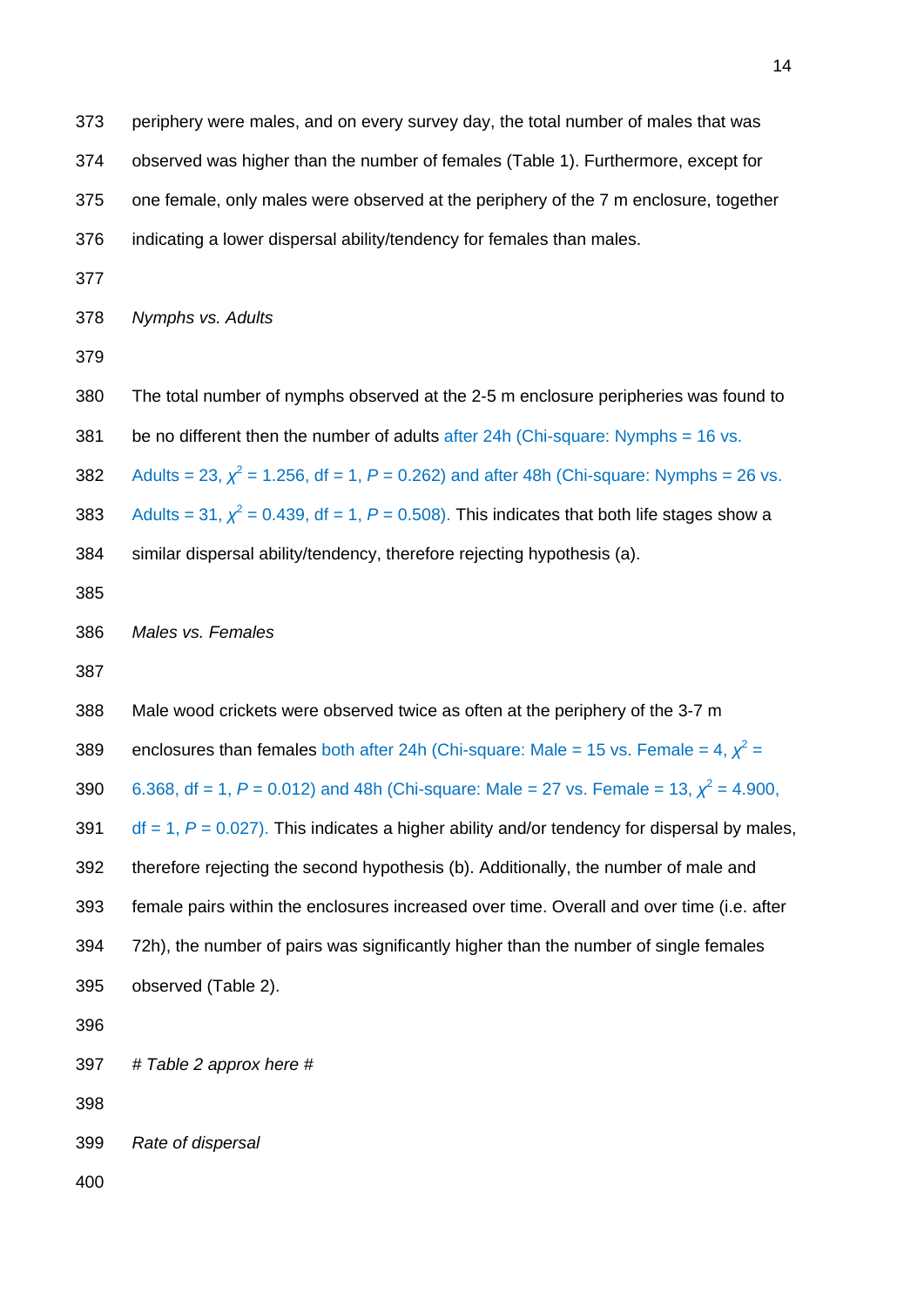401 A mean straight-line dispersal rate in m day  $^{-1}$  was calculated for individuals of the 402 released populations moving from the release point to the enclosure periphery on the 403 first day, and the additional number reaching the periphery on the second day after 404 release. The mean straight-line dispersal rate for nymphs was 2.57 m day  $^{-1}$  (range: 405 1.67-3.13, *n* = 52), which was observed for 26% of individuals from the released 406 populations within the enclosures, indicating that 74% of individuals dispersed with 407 lower rates or not at all. For 25% of individuals in the adult population, the mean 408 dispersal rate observed was 2.91 m day  $^{-1}$  (range: 2.07-3.84,  $n = 40$ ). This higher 409 dispersal rate for adults was however not statistically different from the rate observed 410 for nymphs (Independent samples t-test:  $t = 1.343$ , df = 90,  $P = 0.183$ ). Males 411 dispersed with a mean rate of 3.15 m day  $^{-1}$  (range: 2.08-4.00,  $n = 27$ ) and females with 412 a mean rate of 2.42 m day<sup>-1</sup> (range: 2.06-3.25,  $n = 13$ ), which was observed for 34% 413 and 16% of individuals within the released populations, respectively. This indicates 414 higher dispersal rates for males, however this was not found to be statistically different 415 from the rate observed for females (Independent samples t-test:  $t = 1.758$ , df = 38,  $P =$ 416 0.087). Overall, these results indicate that the majority of individuals (75%) within wood 417 cricket populations on average disperse less than 3 m day<sup>-1</sup>.

418

419 *Modelling population spread* 

420 (Brouwers et al., 2010)

421 For nymphs and adults, the proportion of the total population observed at the enclosure 422 periphery per day was plotted against distance (Fig. 1). The negative-exponential curve 423 and the inverse-power curve were found to fit these data best. Based on the  $R^2$  values, 424 both curves fitted these data well with  $R^2$  values ranging between 0.78 and 0.97 for the 425 negative-exponential curve, and slightly higher values (0.80-0.99) for the inverse-power 426 curve (F-test, *P* < 0.05, Fig. 1). However, where only few data points were used, 427 investigation of the residuals are essential to determine the true fit of these curves 428 (Pallant, 2007). The residuals that were shown in the output plot for the negative-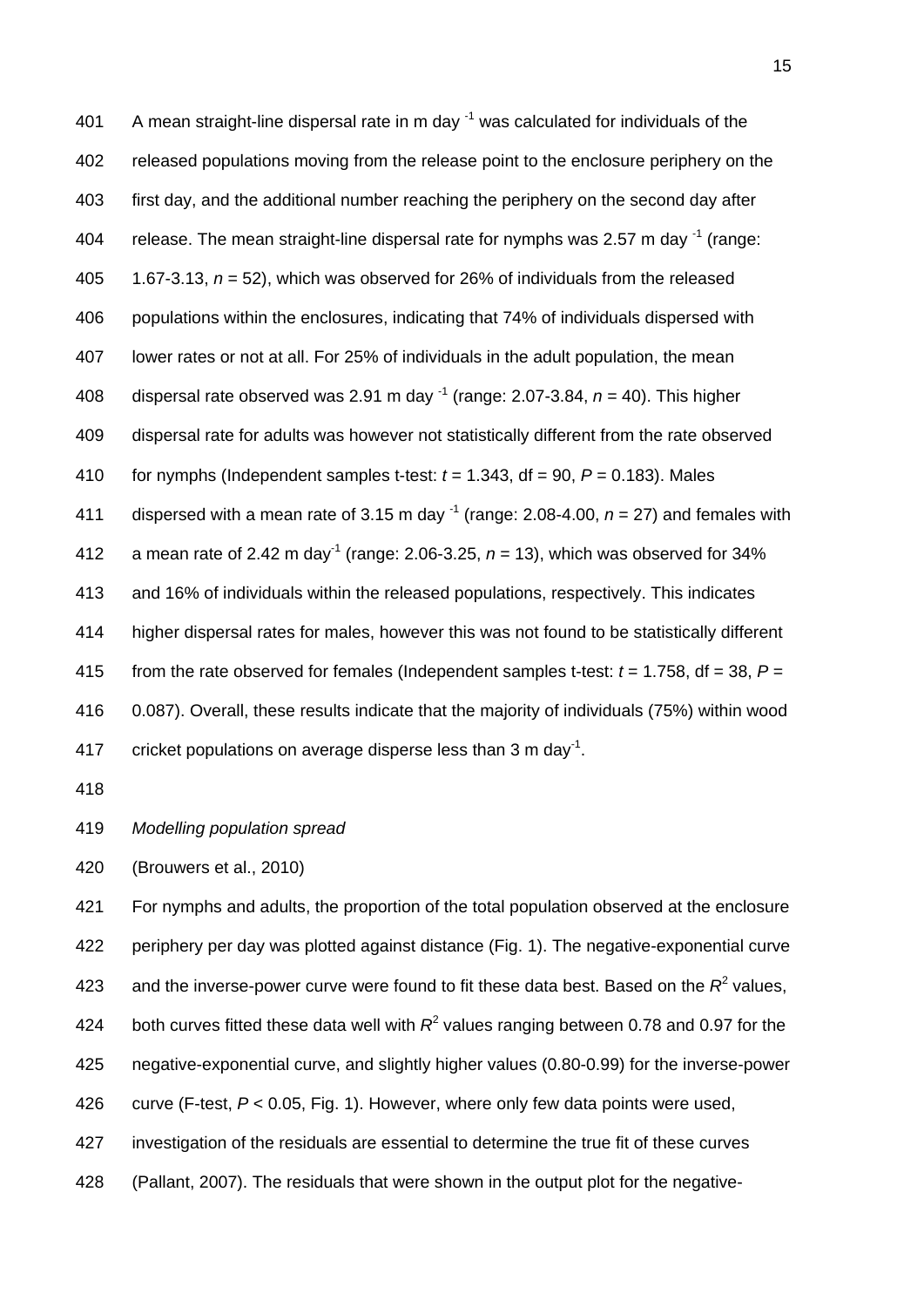| 429 | exponential curve were unevenly distributed around the central line, which is reason to             |
|-----|-----------------------------------------------------------------------------------------------------|
| 430 | reject this relationship (Tabachnick & Fidell, 2001; Pallant, 2007). The even distribution          |
| 431 | of the residuals for the inverse-power curve indicated the best overall fit for these data.         |
| 432 | Overall, the inverse-power curves for both nymphs and adults all show a rapid decline               |
| 433 | in the number of wood crickets moving with distance (see Fig. 1). Estimates derived                 |
| 434 | from the inverse-power equations (see Fig. 1) indicate that potentially only 3.71% of               |
| 435 | nymphs, 0.75% of adults, 1.08% males and 0.11% females within a population are                      |
| 436 | dispersing up to 25 meters, indicating a likely low level of dispersal for this species.            |
| 437 |                                                                                                     |
| 438 | # Figure 1(a-d) approx here #                                                                       |
| 439 |                                                                                                     |
| 440 | Dispersal surveys in the landscape                                                                  |
| 441 |                                                                                                     |
| 442 | # Table 3 approx here #                                                                             |
| 443 |                                                                                                     |
| 444 | Wood crickets were found to move furthest along mature woodland edges (Mann-                        |
| 445 | Whitney U: WE vs. HE, $U = 22$ , $Z = -4.510$ , $P < 0.01$ and WE vs. JE, $U = 28$ , $Z = -4.504$ , |
| 446 | $P < 0.01$ ,                                                                                        |
| 447 | Table 3), confirming hypothesis (c). Over time, wood crickets were observed to move                 |
| 448 | more than two or three times as far along mature woodland edges than along hedge                    |
| 449 | edges and new woodland plantings respectively (                                                     |
| 450 | Table 3). Distances recorded along the hedge edges and new woodland plantings were                  |
| 451 | not significantly different (Mann-Whitney U: HE vs. JE, $U = 167$ , $Z = -1.335$ , $P = 0.182$ ).   |
| 452 | The difference between the edge habitats was also reflected in the habitat                          |
| 453 | characteristics. The dispersal distance decreased with a decrease in litter cover (LC),             |
| 454 | litter depth (LD) and canopy cover (CC) (                                                           |
| 455 | Table 3), indicating a relationship with these habitat characteristics also found in an             |
| 456 | earlier study on wood cricket presence (Brouwers & Newton, 2009a). Additionally,                    |
|     |                                                                                                     |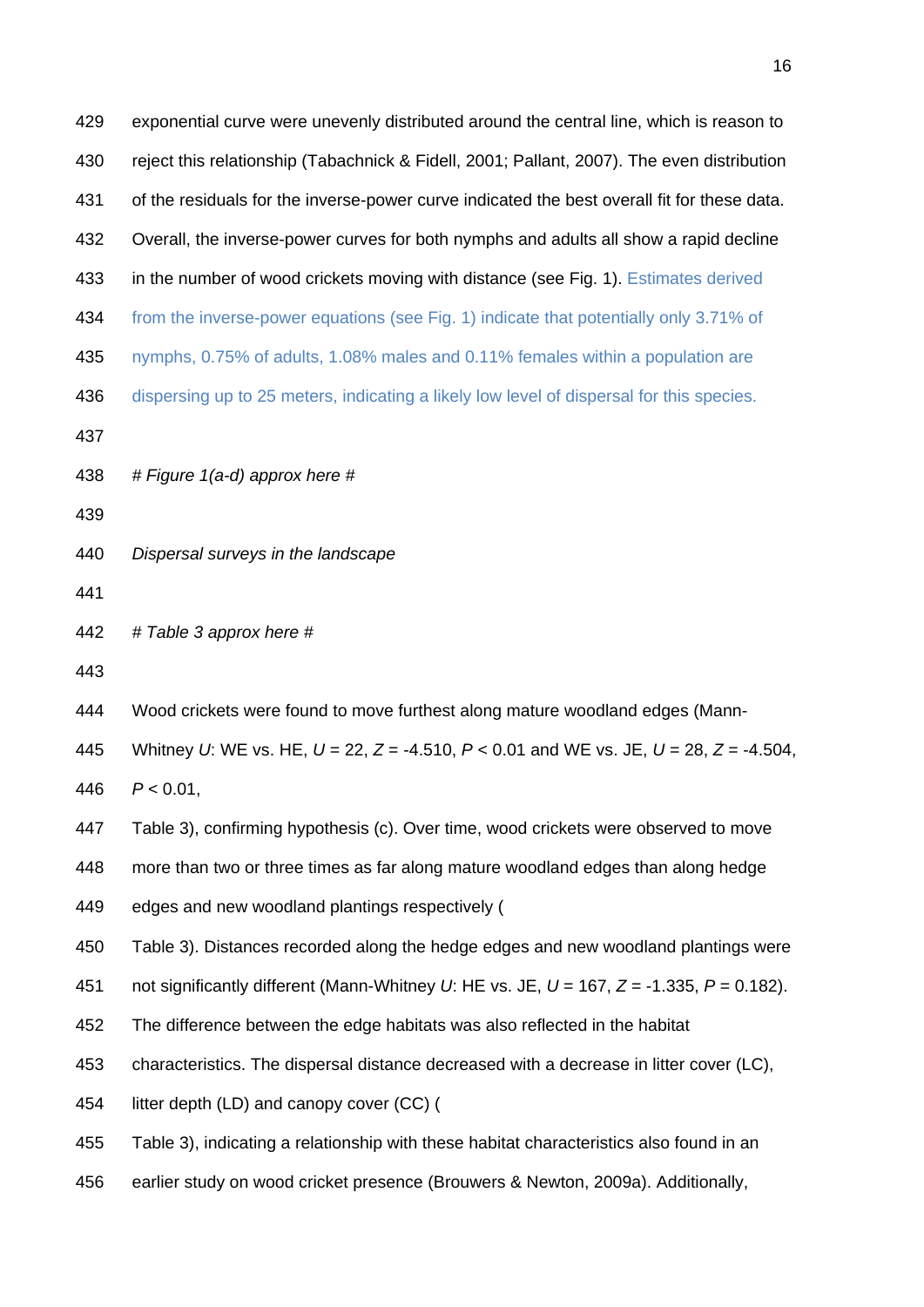457 wood cricket males (*n* = 17) were also found in semi-natural and grazed grassland 2.5- 458 55.0 m away from occupied woodland edges.

459

460 **Discussion** 

461

462 In this investigation, we acquired novel information on the dispersal ability of wood

463 crickets at a range of spatio-temporal scales. Studies using different spatio-temporal

464 scales of investigation have been undertaken for mobile insects (e.g. Baguette, 2003;

465 Purse et al., 2003; Keyghobadi et al., 2005), but generally are still lacking (Turchin,

466 1998), in particularly for ground-dwelling woodland related insect species (Brouwers &

467 Newton, 2010b). Our study highlights the importance of adopting a multi-scales

468 approach. Furthermore, to fully understand the dispersal ability of a species it was

469 found important to consider both juvenile and adult life-stages (Diekötter et al., 2005).

470 In this study, nymphs showed a similar dispersal rate as adults, contrary to earlier

471 findings on the more directed movement strategy of adults that suggested a higher rate

472 of dispersal compared to nymphs (Brouwers & Newton, 2010b). This is likely to be a

473 consequence of differences in the spatio-temporal scale that was used for the

474 experiments. This result is highly important in terms of inferring their population spread.

475 Using only small spatio-temporal scales to investigate the dispersal ability of a species

476 can therefore be misleading, and for wood crickets, dispersal is therefore most likely to

477 take place both during their juvenile and adult stages. Our results are similar to those

478 obtained for other orthopteran species, such as the dark bush cricket (*Pholidoptera* 

479 *griseoaptera*) investigated in Switzerland (Diekötter et al., 2005). At large spatio-

480 temporal scales, Diekötter *et al.* (2005) found no differences in dispersal ability

481 between juveniles and adults of this species. This non-flying cricket species shows an 482 overlap with the preferred habitats of wood crickets (Diekötter et al., 2005; Brouwers & 483 Newton, 2009a), suggesting that all individual life-stages are important when assessing

484 dispersal of this type of non-flying cricket species.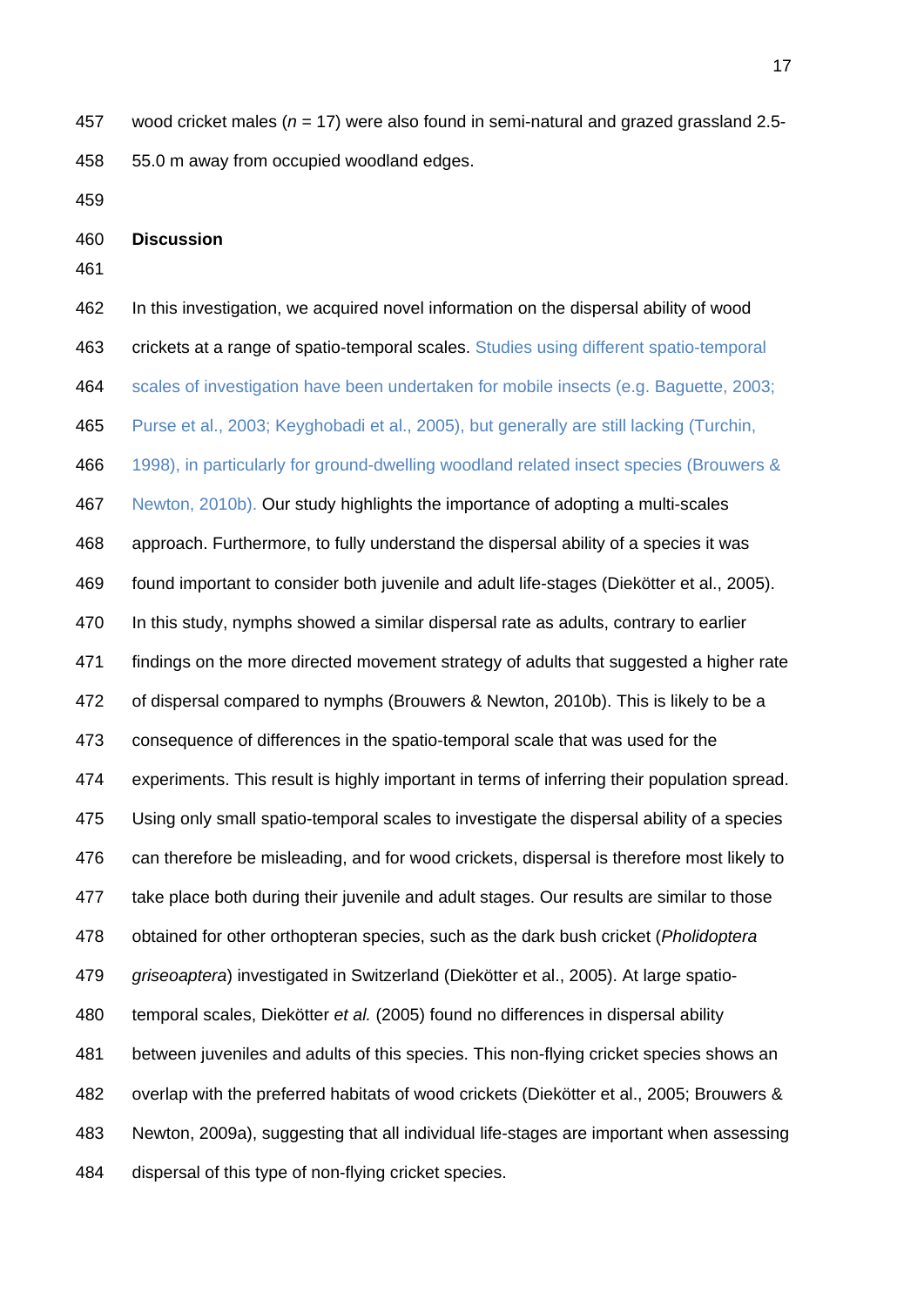486 Another scaling issue was revealed in the comparison of the sexes. In a previous study 487 using experiments performed at a small spatio-temporal scale (i.e.  $<$  8 m<sup>2</sup>,  $\sim$  20 minute 488 observations), no differences were found in the movement strategy between adult 489 males and females, suggesting a similar dispersal rate for both sexes (Brouwers & 490 Newton, 2010b). However, the current study revealed that, when using larger spatio-491 temporal scales for observation, adult males were found to move further and more 492 quickly than females. This indicates that the scale of investigation influenced the 493 findings for this species, and highlights the importance of investigating dispersal at a 494 range of scales. Differences in dispersal ability between sexes have been observed 495 previously for grasshoppers (Maes et al., 2006); however, for cricket species similar in 496 their habitat preferences to wood crickets this was not observed (Diekötter et al., 2005). 497 Wood cricket males are likely to attract females with their stridulation, as has been 498 found in several other cricket species (Marshall & Haes, 1988; Simmons & Ritchie, 499 1996; Scheuber et al., 2003). In the current study, the increasing number of wood 500 cricket pairs that were observed over time is a likely indication of the influence of this 501 factor. Altogether, this might indicate that adult wood cricket males act as the primary 502 dispersers potentially attracting females with their stridulation. However, this type of 503 species-specific trait needs to be investigated more closely to derive its actual influence 504 on dispersal success (Holyoak et al., 2008).

505

506 Only a small fraction (~25%) of wood cricket nymphs and adults averaged a daily 507 straight-line dispersal rate of 2.9 m day<sup>-1</sup>, with the majority of the populations moving 508 with lower velocity. For the bush cricket (*Pholidoptera griseoaptera*), Diekötter *et al.* 509 (2005) found that nymphs and adults of this species were equally sedentary, but overall 510 the species showed higher dispersal rates compared to wood crickets. In this case the 511 daily rate was calculated over the first 24 h using distances observed for all the 512 individuals in the released population, recording mean rates of 1.7-3.8 m day<sup>-1</sup> for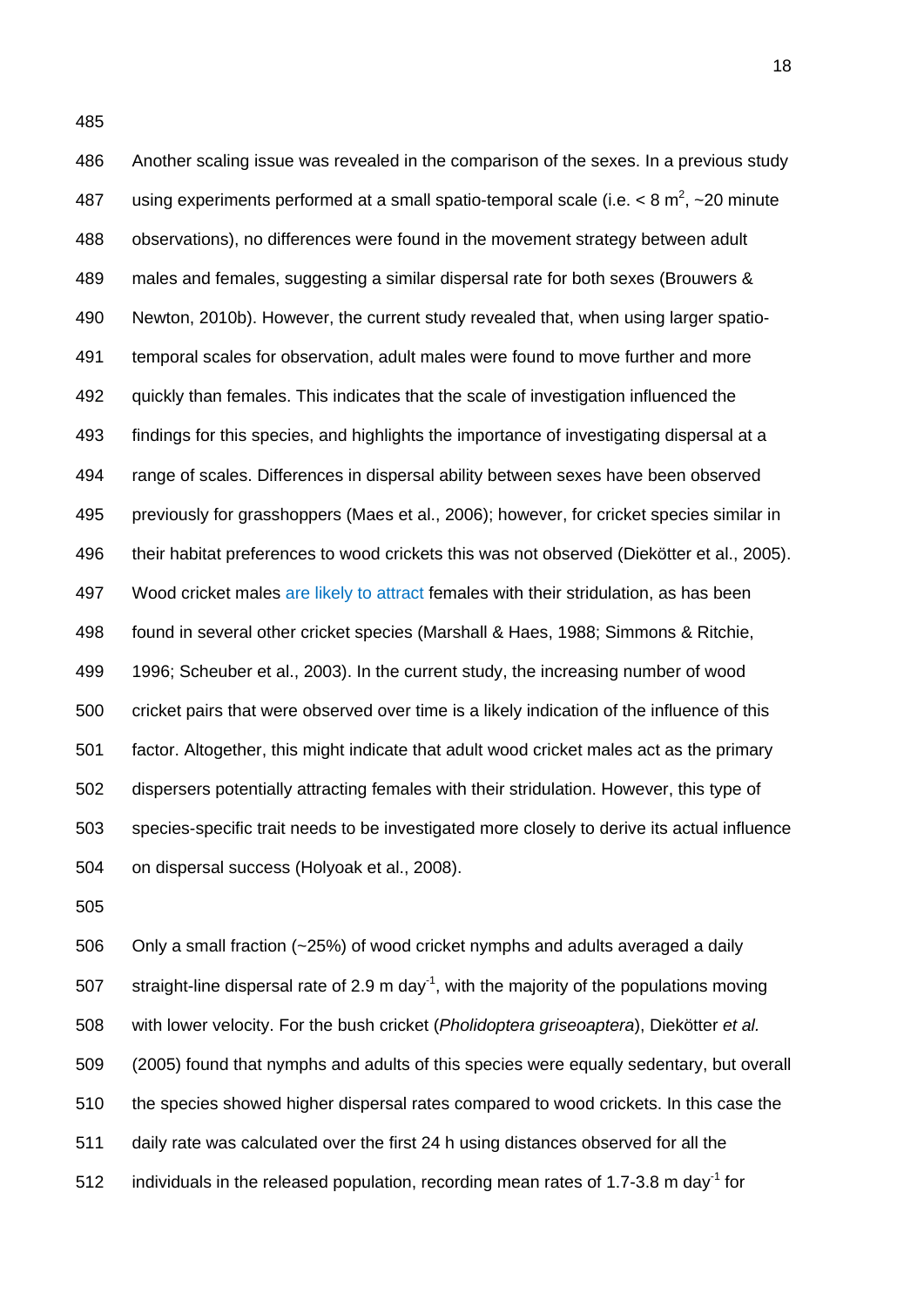513 juveniles and 3.0-6.3 m day<sup>-1</sup> for adults (Diekötter et al., 2005). For field crickets 514 (*Gryllus campestris* L.) living in herb-rich meadows, rates were obtained for all males, 515 which moved a mean distance of 2.8 m day<sup>-1</sup> (Ritz & Kohler, 2007). Considered 516 together these results suggest that, compared to other cricket species for which data 517 are available, dispersal within wood cricket populations is limited, and the species can 518 be considered as relatively sedentary.

519

520 Population spread of both adults and nymphs was most accurately described by the 521 inverse-power function. These results are supported by findings in a study conducted 522 on adult wood crickets in France (Morvan et al., 1978). After we performed further 523 analyses on mark-resight data collected in their study (Morvan et al., 1978), population 524 spread was also found most accurately described by the inverse-power function. The 525 dataset collected by Morvan *et al.* (1978) was gathered in similar habitat to that of our 526 study. These combined results suggest that the inverse-power function is appropriate 527 to describe the spread for both wood cricket nymphs and adults. The use of the 528 inverse-power equation for describing population spread or dispersal in cricket species 529 that move by walking is supported by results from other studies. For instance, the 530 frequency distribution of the number of two-coloured bush crickets (*Metrioptera bicolor*) 531 dispersing through their preferred dry grassland habitat environment within a matrix of 532 pine forests and arable land (Kindvall, 1999), correlated closely with the inverse-power 533 relationship. This indicates that the inverse-power equation seems an appropriate tool 534 to describe the spread or dispersal of non-flying cricket species in this type of 535 investigation.

536

537 The overall observed limited dispersal distances and population spread achieved by 538 the species through their preferred habitat (i.e. open canopy woodland with leaf litter 539 and sparse ground vegetation) are supported by earlier observations of wood cricket 540 nymphs and adults moving through this type of habitat (Gabbutt, 1959; Morvan &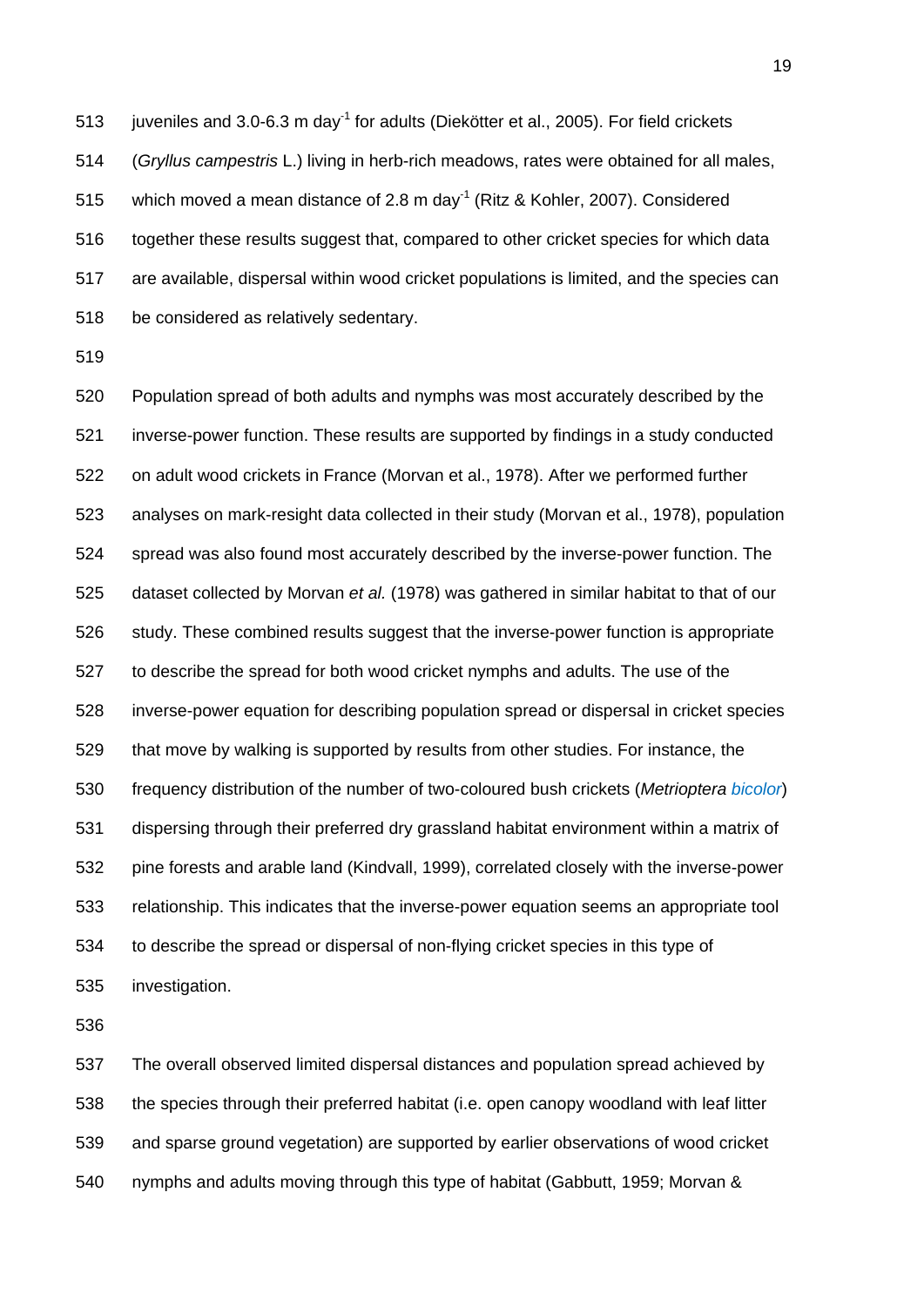541 Campan, 1976; Morvan et al., 1977, 1978). However, the current study also showed 542 that some individual males were able to disperse up to 55 m away from favourable 543 habitat. This is consistent with a previous mark-recapture experiment within continuous 544 open woodland habitat, where adult wood crickets were shown to be able to disperse 545 up to 60 m over a period of 30 days (Morvan et al., 1978). These observations together 546 suggest that at least some wood crickets (i.e. males) are able to disperse relatively 547 long distances, with an apparent threshold distance of around 50 m per year (Brouwers 548 & Newton, 2010a). However, since females show about half the level of dispersal 549 ability compared to males, overall population spread, being female dependent, is 550 therefore likely to be no more than 25 m per year.

551

552 In terms of colonization success of new habitat, this study revealed that over time wood 553 crickets moved most readily along mature wooded edges and less along hedges and 554 immature new plantings within the landscape. Dispersal can however only be 555 successful if suitable edge habitat is available for the species to establish a viable 556 population, as represented along woodland edges. Establishing a woodland habitat 557 network by creating wooded corridors between woodlands might therefore increase 558 dispersal incidence and prove beneficial for the persistence of wood crickets within the 559 wider landscape over time. The positive effect of maintaining linear features within an 560 agricultural matrix in terms of colonization success has been shown in detailed studies 561 on Roesel's bush-cricket (*Metrioptera roeseli*) (Berggren et al., 2001; Berggren et al., 562 2002). Results suggested that these features helped in facilitating dispersal and the 563 persistence of this cricket species within the wider landscape (Berggren et al., 2001; 564 Berggren et al., 2002), as also found for Orthoptera occurring in the Bialowieza Forest 565 (Theuerkauf & Rouys, 2006). For wood crickets, corridor functioning is likely to be 566 highly dependent on its maturity and factors such as tree and ground vegetation cover, 567 leaf litter presence and the geographical orientation of the corridor edges (Brouwers & 568 Newton, 2009a). Therefore the design and maturity of the wooded corridor will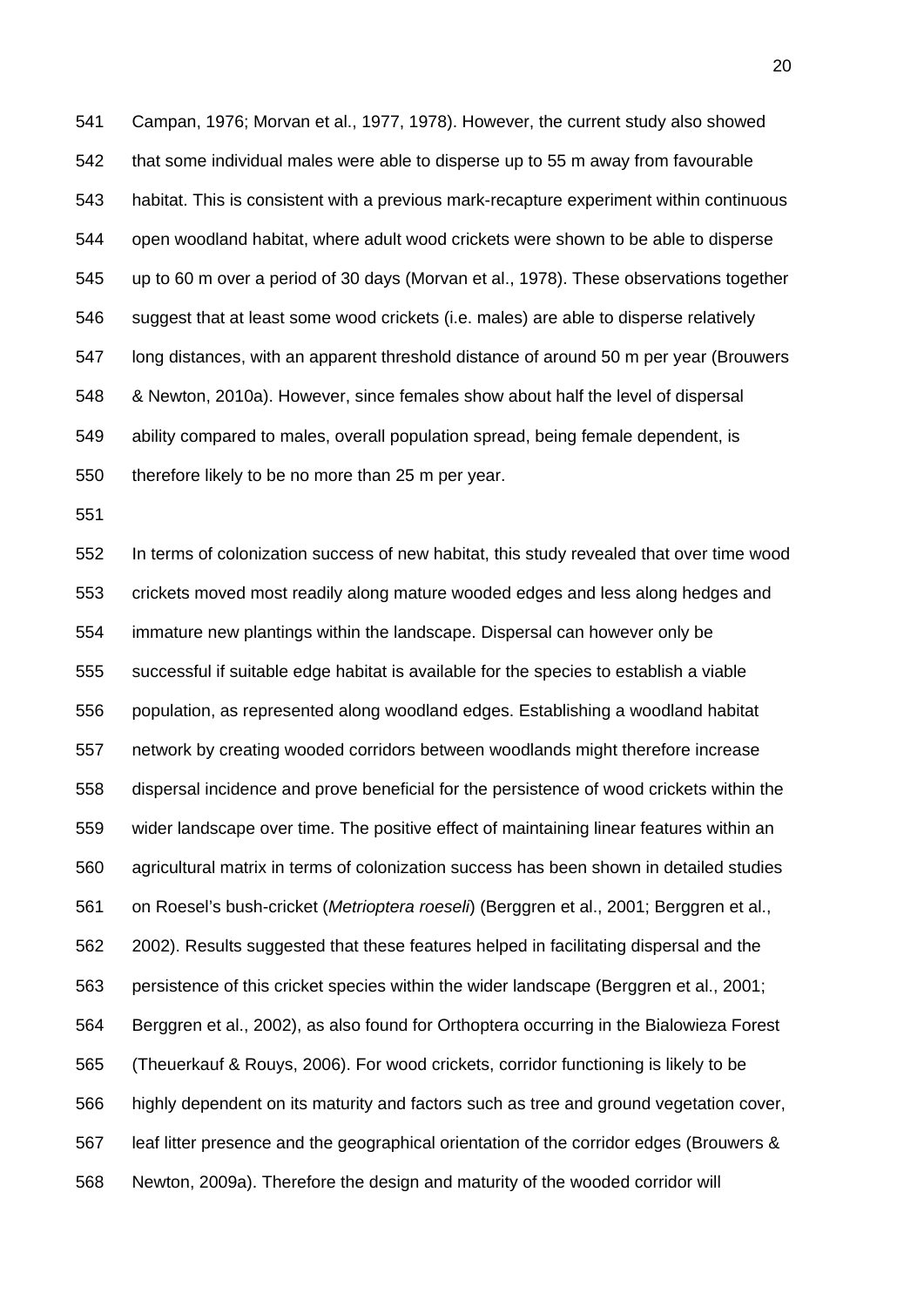569 determine if the species is inclined and able to disperse along and through these 570 features, as suggested in other studies (Bennett, 2003; Bailey, 2007). Initiatives 571 focusing on long-term management planning and careful designation of locations for 572 woodland habitat networks will further be essential. Given time, the ongoing investment 573 of creating wooded corridors between woodland fragments therefore has the potential 574 to facilitate colonization success and population viability of wood crickets and similar 575 species within the wider landscape.

576

### 577 **Acknowledgements**

578

579 We like to thank the Forestry Commission and the Scottish Forestry Trust for funding 580 this research. Furthermore, we like to thank the People's Trust for Endangered Species 581 (PTES) for providing us with the opportunity to work in their woodlands on the Isle of 582 Wight. We also like to thank Allan Watt (Centre for Ecology and Hydrology), Keith Kirby 583 (Natural England), Kevin Watts (Forest Research) and three anonymous reviewers for 584 their input and comments on this manuscript.

585

#### 586 **References**

587

- 588 Baguette, M. 2003: Long distance dispersal and landscape occupancy in a
- 589 metapopulation of the cranberry fritillary butterfly. *Ecography* **26**(2): 153-160.

590 Baguette, M., Petit, S. & Queva, F. 2000: Population spatial structure and migration of

- 591 three butterfly species within the same habitat network: consequences for conservation.
- 592 *Journal of Applied Ecology* **37**(1): 100-108.
- 593 Baguette, M. & Van Dyck, H. 2007: Landscape connectivity and animal behavior:
- 594 functional grain as a key determinant for dispersal. *Landscape Ecology* **22**(8): 1117-

595 1129.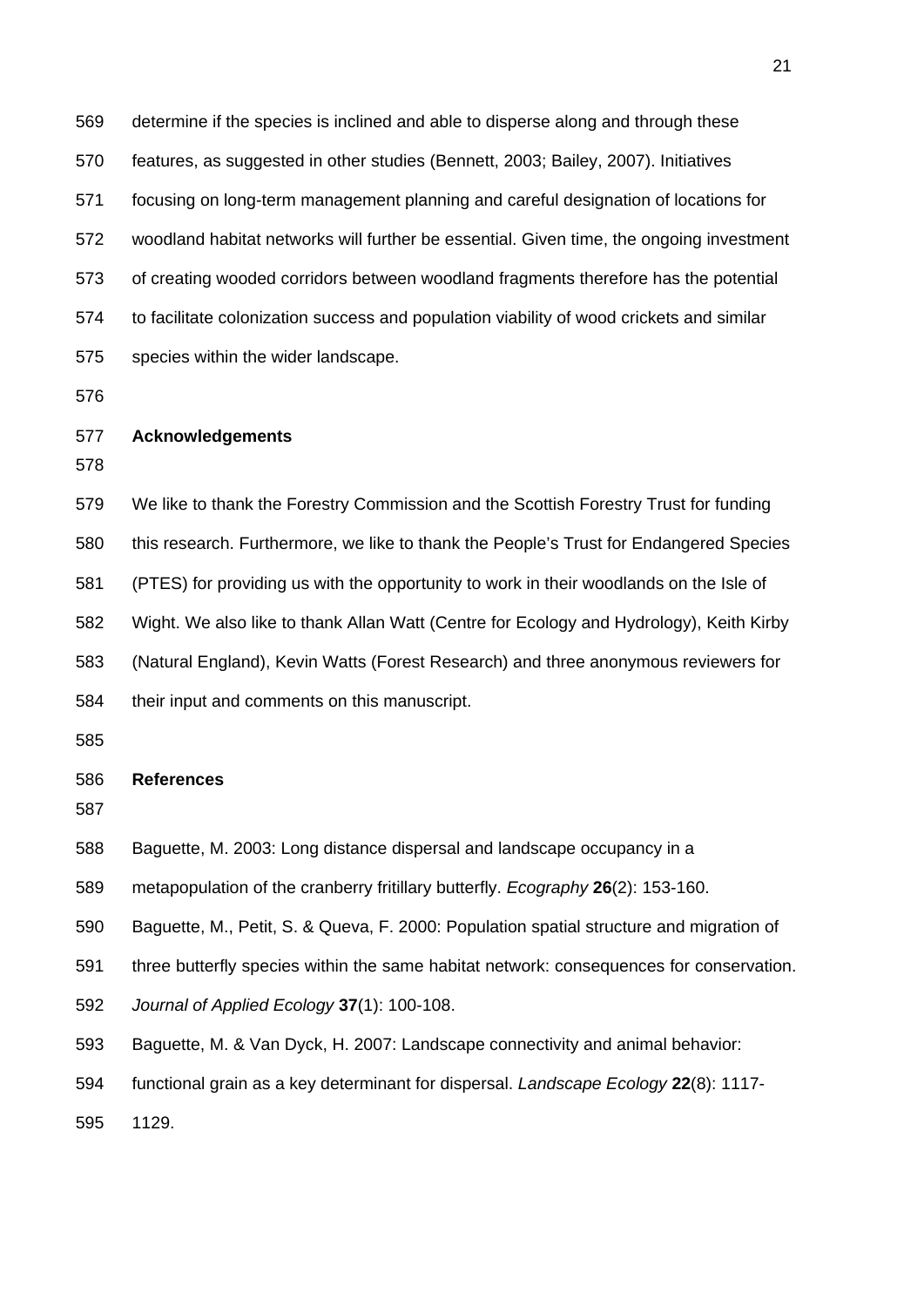- 596 Bailey, S. 2007: Increasing connectivity in fragmented landscapes: an investigation of
- 597 evidence for biodiversity gain in woodlands. *Forest Ecology and Management* **238**(1-3): 598 7-23.
- 599 Baur, B., Coray, A., Minoretti, N. & Zschokke, S. 2005: Dispersal of the endangered
- 600 flightless beetle *Dorcadion fuliginator* (Coleoptera: Cerambycidae) in spatially realistic
- 601 landscapes. *Biological Conservation* **124**(1): 49-61.
- 602 Bennett, A.F. 2003: *Linkages in the landscape: the role of corridors and connectivity in*
- 603 *wildlife conservation*. 254 pp. Gland, Switzerland and Cambridge, UK, IUCN.
- 604 Berggren, A., Birath, B. & Kindvall, O. 2002: Effect of corridors and habitat edges on
- 605 dispersal behavior, movement rates, and movement angles in Roesel's bush-cricket
- 606 (*Metrioptera roeseli*). *Conservation Biology* **16**(6): 1562-1569.
- 607 Berggren, A., Carlson, A. & Kindvall, O. 2001: The effect of landscape composition on
- 608 colonization success, growth rate and dispersal in introduced bush-crickets *Metrioptera*
- 609 *roeseli*. *Journal of Animal Ecology* **70**(4): 663-670.
- 610 Beugnon, G. 1980: Daily migrations of the wood cricket *Nemobius sylvestris*.
- 611 *Environmental Entomology* **9**(6): 801-805.
- 612 Brouwers, N.C. & Newton, A.C. 2009a: Habitat requirements for the conservation of
- 613 wood cricket (*Nemobius sylvestris*) (Orthoptera: Gryllidae) on the Isle of Wight, UK.
- 614 *Journal of Insect Conservation* **13**(5): 529-541.
- 615 Brouwers, N.C. & Newton, A.C. 2009b: The influence of habitat availability and
- 616 landscape structure on the distribution of wood cricket (*Nemobius sylvestris*) on the Isle
- 617 of Wight, UK. *Landscape Ecology* **24**(2): 199-212.
- 618 Brouwers, N.C. & Newton, A.C. 2009c: Movement rates of woodland invertebrates: a
- 619 systematic review of empirical evidence. *Insect Conservation and Diversity* **2**10-22.
- 620 Brouwers, N.C. & Newton, A.C. 2010a: The influence of barriers and orientation on the
- 621 dispersal ability of wood cricket (*Nemobius sylvestris*) (Orthoptera: Gryllidae). *Journal*
- 622 *of Insect Conservation* **14**(3): 313-317.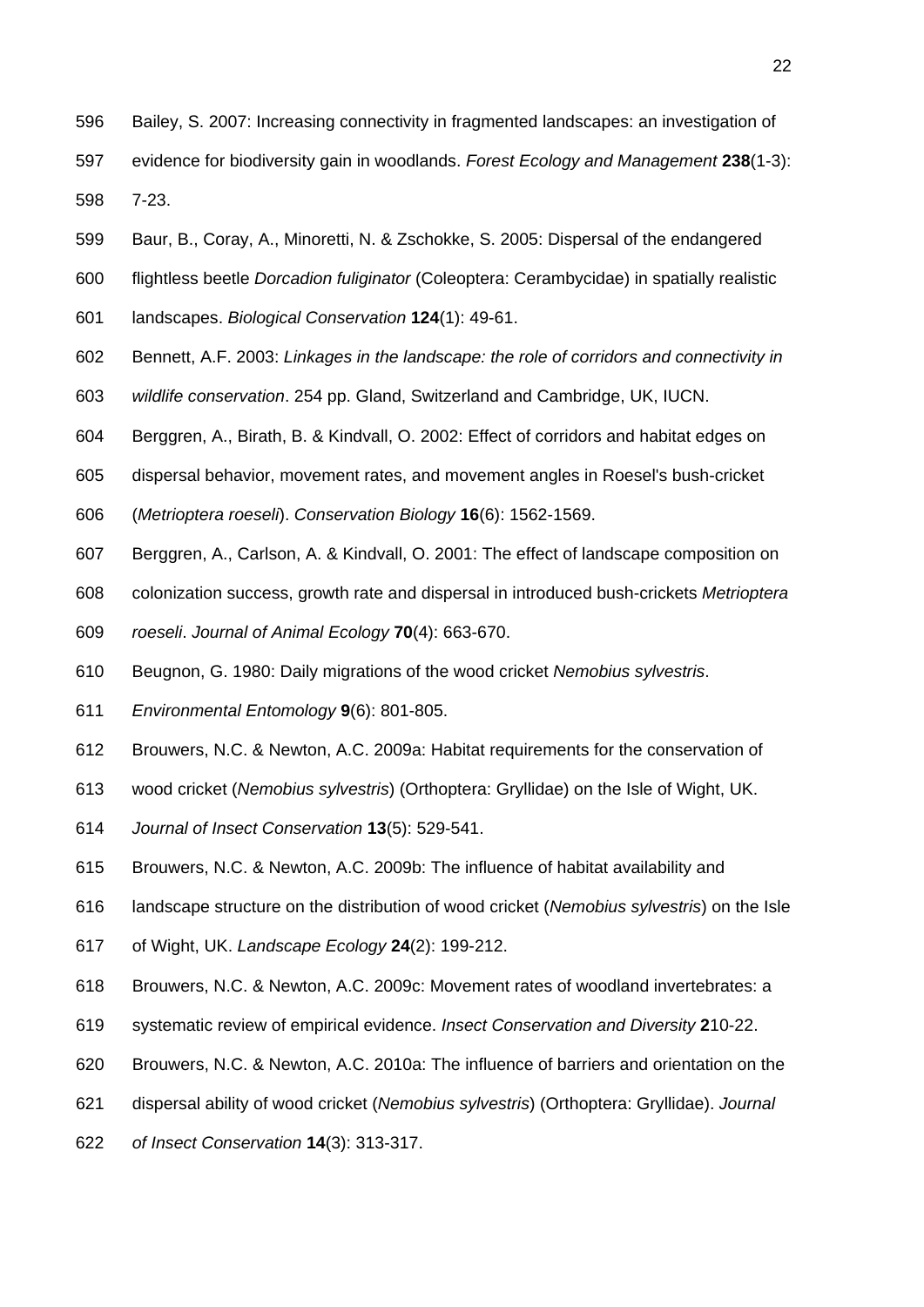- 623 Brouwers, N.C. & Newton, A.C. 2010b: Movement analyses of wood cricket (*Nemobius*
- 624 *sylvestris*) (Orthoptera: Gryllidae). *Bulletin of Entomological Research* **100**(6): 623-634.
- 625 Brouwers, N.C., Newton, A.C., Watts, K. & Bailey, S. 2010: Evaluation of buffer-radius
- 626 modelling approaches used in forest conservation and planning. *Forestry* **83**(4): 409-
- 627 421.
- 628 Brown, V.K. 1978: Variations in voltinism and diapause intensity in *Nemobius sylvestris*
- 629 Orthoptera Gryllidae. *Journal of Natural History* **12**(4): 461-472.
- 630 Chapman, D.S., Dytham, C. & Oxford, G.S. 2007: Modelling population redistribution in
- 631 a leaf beetle: an evaluation of alternative dispersal functions. *Journal of Animal Ecology* 632 **76**(1): 36-44.
- 633 Conrad, K.F., Willson, K.H., Harvey, I.F., Thomas, C.J. & Sherratt, T.N. 1999: Dispersal 634 characteristics of seven odonate species in an agricultural landscape. *Ecography* **22**(5): 635 524-531.
- 636 Cronin, J.T. 2003: Movement and spatial population structure of a prairie planthopper.
- 637 *Ecology* **84**(5): 1179-1188.
- 638 Crooks, K.R. & Sanjayan, M. (eds) 2006: *Connectivity conservation*. Cambridge, UK,
- 639 Cambridge University Press, 728 pp.
- 640 Davies, Z.G. & Pullin, A.S. 2007: Are hedgerows effective corridors between fragments
- 641 of woodland habitat? An evidence-based approach. *Landscape Ecology* **22**(3): 333-351.
- 642 Diekötter, T., Baveco, H., Arens, P., Rothenbühler, C., Billeter, R., Csencsics, D., De
- 643 Filippi, R., Hendrickx, F., Speelmans, M., Opdam, P. & Smulders, M. 2010: Patterns of
- 644 habitat occupancy, genetic variation and predicted movement of a flightless bush
- 645 cricket, *Pholidoptera griseoaptera*, in an agricultural mosaic landscape. *Landscape*
- 646 *Ecology* **25**(3): 449-461.
- 647 Diekötter, T., Csencsics, D., Rothenbuhler, C., Billeter, R. & Edwards, P.J. 2005:
- 648 Movement and dispersal patterns in the bush cricket *Pholidoptera griseoaptera*: the
- 649 role of developmental stage and sex. *Ecological Entomology* **30**(4): 419-427.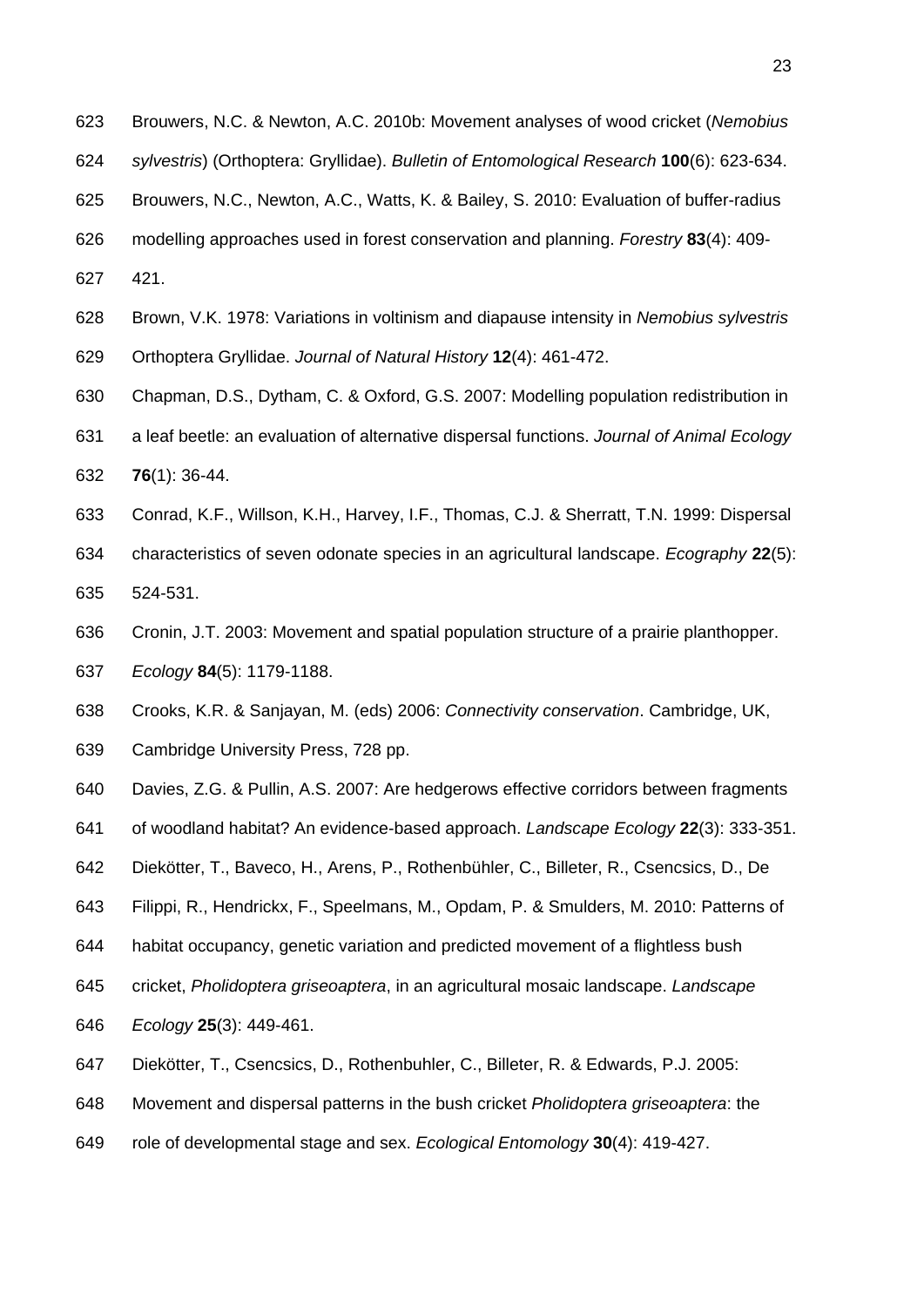- 650 Dolman, P.M. & Fuller, R.J. 2003: The processes of species colonisation in wooded
- 651 landscapes: a review of principles. In Humphrey, J., Newton, A., Latham, J., Gray, H.,
- 652 Kirby, K., Poulsom, E. & Quine, C. (eds): *The restoration of wooded landscapes*.
- 653 Edinburgh, UK, Forestry Commission, pp. 25-36.
- 654 Fahrig, L. 2003: Effects of habitat fragmentation on biodiversity. *Annual Review of*
- 655 *Ecology, Evolution, and Systematics* **34**(1): 487-515.
- 656 Fric, Z. & Konvicka, M. 2007: Dispersal kernels of butterflies: Power-law functions are
- 657 invariant to marking frequency. *Basic and Applied Ecology* **8**(4): 377-386.
- 658 Gabbutt, P.D. 1959: The bionomics of the wood cricket, *Nemobius sylvestris*
- 659 (Orthoptera: Gryllidae). *Journal of Animal Ecology* **28**(1): 15-42.
- 660 Hanski, I.A. & Gilpin, M.E. (eds) 1997: *Metapopulation biology. Ecology, genetics, and*
- 661 *evolution*. New York, USA, Academic Press, 512 pp.
- 662 Hill, J.K., Thomas, C.D. & Lewis, O.T. 1996: Effects of habitat patch size and isolation
- 663 on dispersal by *Hesperia comma* butterflies: implications for metapopulation structure.
- 664 *Journal of Animal Ecology* **65**(6): 725-735.
- 665 Hobbs, R.J. 2002: Habitat networks and biological conservation. In Gutzwiller, K.J.
- 666 (eds): *Applying landscape ecology in biological conservation*. New York, USA, Springer
- 667 Verlag, pp. 150-170.
- 668 Holyoak, M., Casagrandi, R., Nathan, R., Revilla, E. & Spiegel, O. 2008: Trends and
- 669 missing parts in the study of movement ecology. *Proceedings of the National Academy*
- 670 *of Sciences* **105**(49): 19060-19065.
- 671 Humphrey, J., Newton, A., Latham, J., Gray, H., Kirby, K., Poulsom, E. & Quine, C.
- 672 2003: *The restoration of wooded landscapes*. Edinburgh, UK, Forestry Commission,
- 673 158 pp.
- 674 Humphrey, J., Watts, K., McCracken, D., Shepherd, N., Sing, L., Poulsom, L. & Ray, D.
- 675 2005: *A review of approaches to developing Lowland Habitat Networks in Scotland*. 90
- 676 pp. Edinburgh, UK, Scottish Natural Heritage.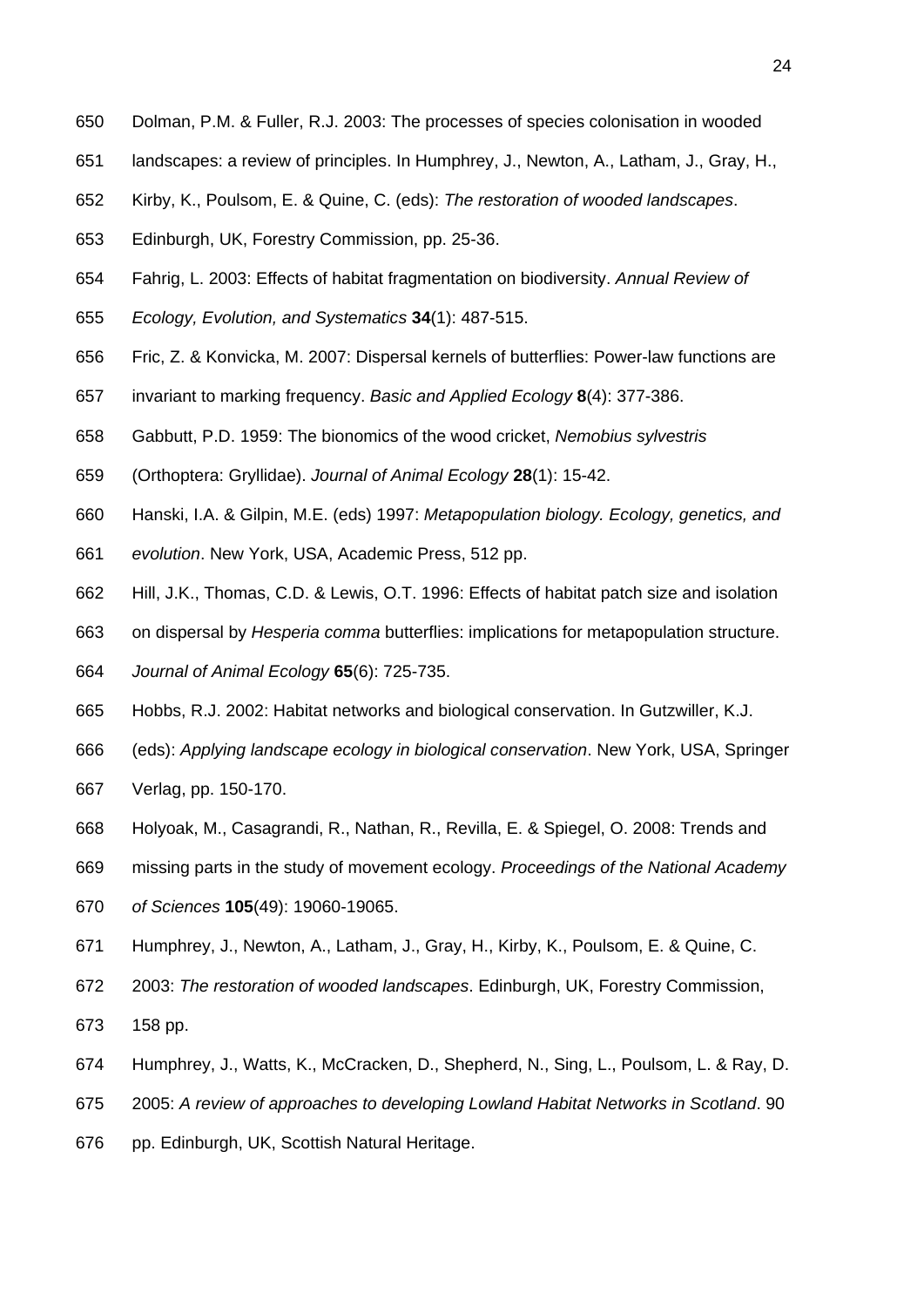- 677 Keyghobadi, N., Roland, J. & Strobeck, C. 2005: Genetic differentiation and gene flow
- 678 among populations of the alpine butterfly, Parnassius smintheus, vary with landscape
- 679 connectivity, Vol. 14, pp. 1897-1909. Blackwell Science Ltd, pp 1897-1909.
- 680 Kindvall, O. 1999: Dispersal in a metapopulation of the bush cricket, *Metrioptera bicolor*
- 681 (Orthoptera: Tettigoniidae). *Journal of Animal Ecology* **68**(1): 172-185.
- 682 Kuras, T., Benes, J., Fric, Z. & Konvicka, M. 2003: Dispersal patterns of endemic alpine
- 683 butterflies with contrasting population structures: *Erebia epiphron* and *E. sudetica*.
- 684 *Population Ecology* **45**(2): 115-123.
- 685 Levin, S.A. 1992: The problem of pattern and scale in ecology: the Robert H.
- 686 MacArthur Award lecture. *Ecology* **73**(6): 1943-1967.
- 687 Maes, D., Ghesquiere, A., Logie, M. & Bonte, D. 2006: Habitat Use and Mobility of Two
- 688 Threatened Coastal Dune Insects: Implications for Conservation. *Journal of Insect*
- 689 *Conservation* **10**(2): 105-115.
- 690 Marshall, J.A. & Haes, E.C.M. 1988: *Grasshoppers and allied insects of Great Britain*  691 *and Ireland*. Essex, UK, Harley Books, 252 pp.
- 692 Morvan, R. & Campan, R. 1976: Displacement of ground crickets: conditions of
- 693 acquisition and maintenance of a dominant orientation (Les deplacements du grillon
- 694 des bois: conditions d'acquisition et de maintien d'une orientation dominante). *Terre et*
- 695 *la Vie* **30**(2): 276-294.
- 696 Morvan, R., Campan, R. & Thon, B. 1977: The spatial distribution of a population of
- 697 wood crickets *Nemobius sylvestris* in its natural habitat I. the larval population (Etude
- 698 de la repartition du grillon des bois *Nemobius sylvestris* (Bosc) dans un habitat naturel -
- 699 I. les larves). *Terre et la Vie* **31**(4): 637-660.
- 700 Morvan, R., Campan, R. & Thon, B. 1978: The spatial distribution of a population of
- 701 wood crickets *Nemobius sylvestris* in its natural habitat II. the adult population (Etude
- 702 de la repartition du grillon des bois *Nemobius sylvestris* (Bosc) dans un habitat naturel -
- 703 II. les adultes). *Terre et la Vie* **32**(4): 611-636.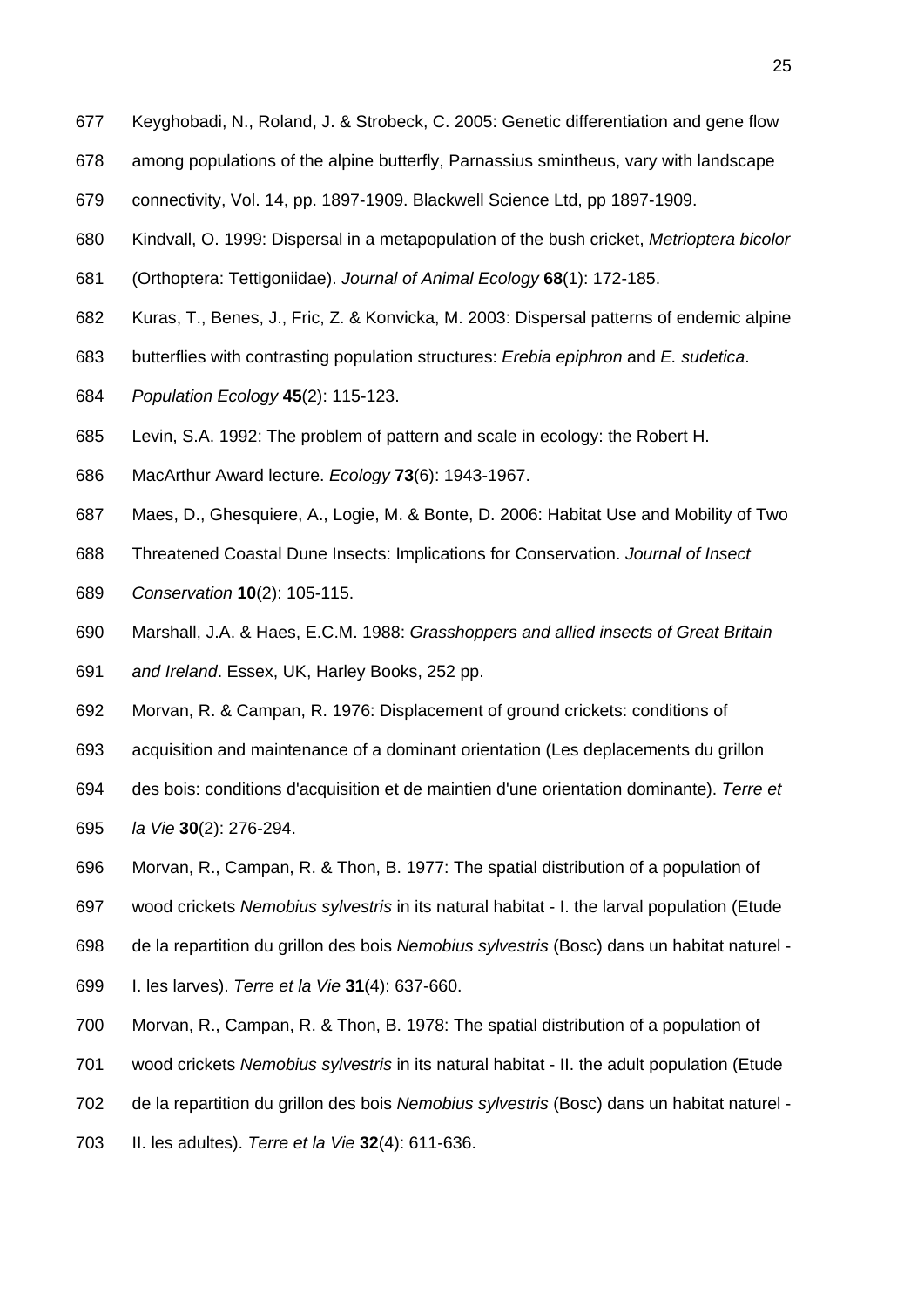- 704 Nathan, R. 2008: An emerging movement ecology paradigm. *Proceedings of the*
- 705 *National Academy of Sciences* **105**(49): 19050-19051.
- 706 NBN Gateway 2010: National Biodiversity Network Gateway. UK, CEH and JNCC.
- 707 Available on http://www.searchnbn.net/. (Accessed November 2007).
- 708 Öckinger, E. & Smith, H. 2008: Do corridors promote dispersal in grassland butterflies
- 709 and other insects? *Landscape Ecology* **23**(1): 27-40.
- 710 Pallant, J. 2007: *SPSS survival manual*. Berkshire, UK, Open University Press, 352 pp.
- 711 Proess, R. & Baden, R. 2000: Survey of the orthopteran species *Barbitistes serricauda*
- 712 (Fabricius, 1798), *Leptophyes punctatissima* (Bosc, 1972), *Meconema thalassinum* (De
- 713 Geer, 1773) and *Nemobius sylvestris* (Bosc, 1792) in Luxembourg (Insecta, Saltatoria).
- 714 *Bulletin de la Societe des Naturalistes Luxembourgeois* **100**159-170.
- 715 Purse, B.V., Hopkins, G.W., Day, K.J. & Thompson, D.J. 2003: Dispersal
- 716 characteristics and management of a rare damselfly. *Journal of Applied Ecology* **40**(4):
- 717 716-728.
- 718 Ranius, T. 2006: Measuring the dispersal of saproxylic insects: a key characteristic for
- 719 their conservation. *Population Ecology* **48**(3): 177-188.
- 720 Richards, T.J. 1952: *Nemobius sylvestris* in S.E. Devon. *The Entomologist* **85**83-87;
- 721 108-111; 136-141; 161-166.
- 722 Ritz, M.S. & Kohler, G. 2007: Male behaviour over the season in a wild population of
- 723 the field cricket *Gryllus campestris* (L.). *Ecological Entomology* **32**(4): 384-392.
- 724 Roslin, T. 2000: Dung beetle movements at two spatial scales. *Oikos* **91**(2): 323-335.
- 725 Samu, F., Sziranyi, A. & Kiss, B. 2003: Foraging in agricultural fields: local 'sit-and-
- 726 move' strategy scales up to risk-averse habitat use in a wolf spider. *Animal Behaviour*
- 727 **66**(5): 939-947.
- 728 Scheuber, H., Jacot, A. & Brinkhof, M.W.G. 2003: Condition dependence of a
- 729 multicomponent sexual signal in the field cricket *Gryllus campestris*. *Animal Behaviour*
- 730 **65**(4): 721-727.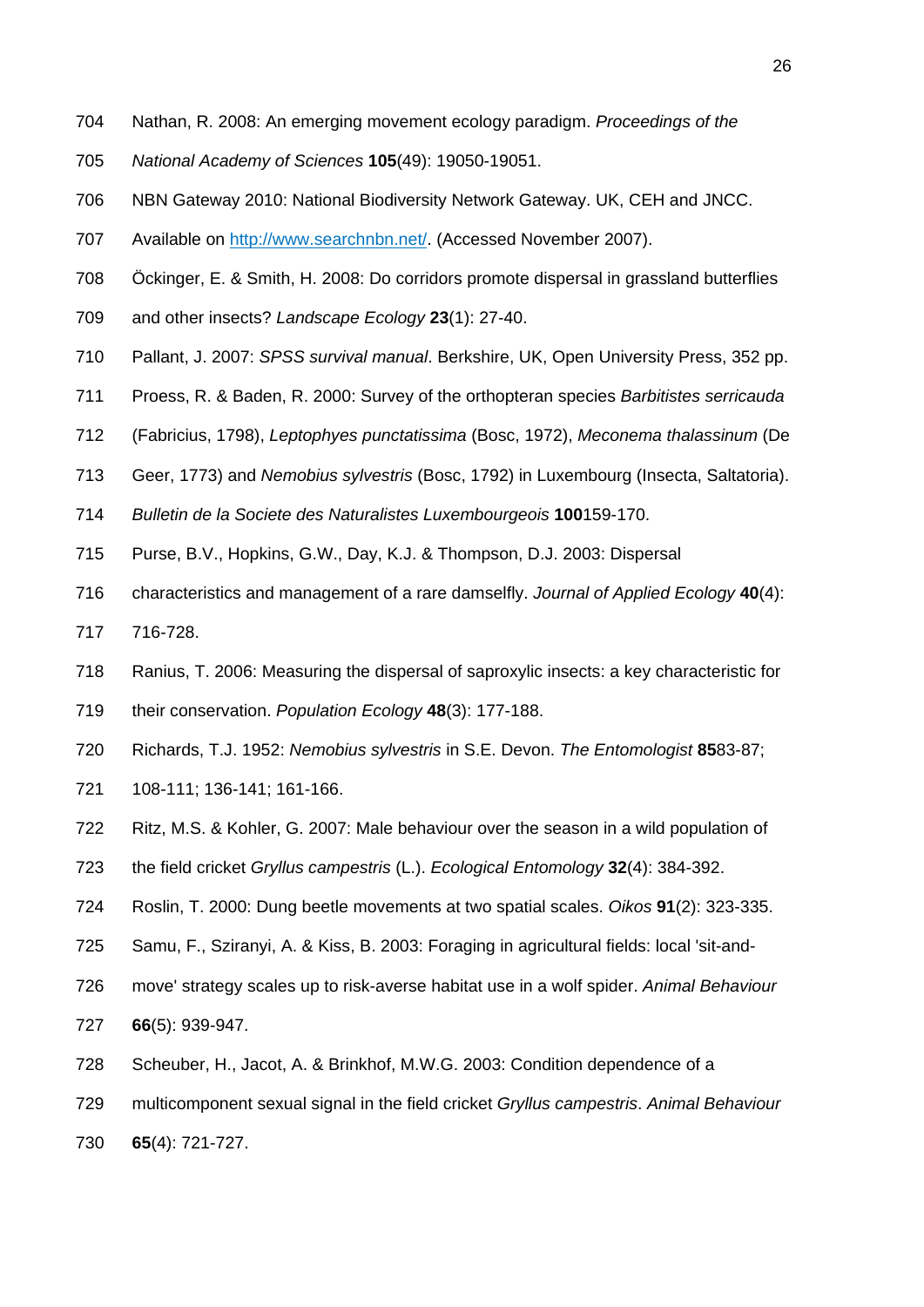- 731 Simmons, L.W. & Ritchie, M.G. 1996: Symmetry in the songs of crickets. *Proceedings:*  732 *Biological Sciences* **263**(1375): 1305-1311.
- 733 St Pierre, M.J. & Hendrix, S.D. 2003: Movement patterns of *Rhyssomatus lineaticollis*
- 734 Say (Coleoptera: Curculionidae) within and among *Asclepias syriaca* (Asclepiadaceae)
- 735 patches in a fragmented landscape. *Ecological Entomology* **28**(5): 579-586.
- 736 Tabachnick, B.G. & Fidell, L.S. 2001: *Using multivariate statistics*. Boston, USA, Allyn
- 737 & Bacon, 966 pp.
- 738 Theuerkauf, J. & Rouys, S. 2006: Do Orthoptera Need Human Land use in Central
- 739 Europe? The Role of Habitat Patch Size and Linear Corridors in the Białowieża Forest,
- 740 Poland. *Biodiversity and Conservation* **15**(4): 1497-1508.
- 741 Trakhtenbrot, A., Nathan, R., Perry, G. & Richardson, D.M. 2005: The importance of
- 742 long-distance dispersal in biodiversity conservation. *Diversity and Distributions* **11**(2):
- 743 173-181.
- 744 Tscharntke, T., Steffan Dewenter, I., Kruess, A. & Thies, C. 2002: Characteristics of
- 745 insect populations on habitat fragments: a mini review. *Ecological Research* **17**(2): 229-
- 746 239.
- 747 Turchin, P. 1991: Translating foraging movements in heterogeneous environments into
- 748 the spatial distribution of foragers. *Ecology* **72**(4): 1253-1266.
- 749 Turchin, P. 1998: *Quantitative analysis of movement*. Sunderland, Massachusetts,
- 750 USA, Sinauer Associates, Inc., 396 pp.
- 751 Turner, M.G., Gardner, R.H. & O'Neill, R.V. 2001: *Landscape ecology in theory and*
- 752 *practice. Pattern and process*. New York, Springer-Verlag, 404 pp.
- 753 Vermeulen, R. 1994: The effect of different vegetation structures on the dispersal of
- 754 carabid beetles from poor sandy heaths and grasslands. In Desender, K., Dufrêne, M.,
- 755 Loreau, M., Luff, M.L. & Maelfait, J.-P. (eds): *Carabid beetles: ecology and evolution*.
- 756 Vol. 51. Dordrecht, The Netherlands, Kluwer Academic Publishers, pp. 387-392.
- 757
- 758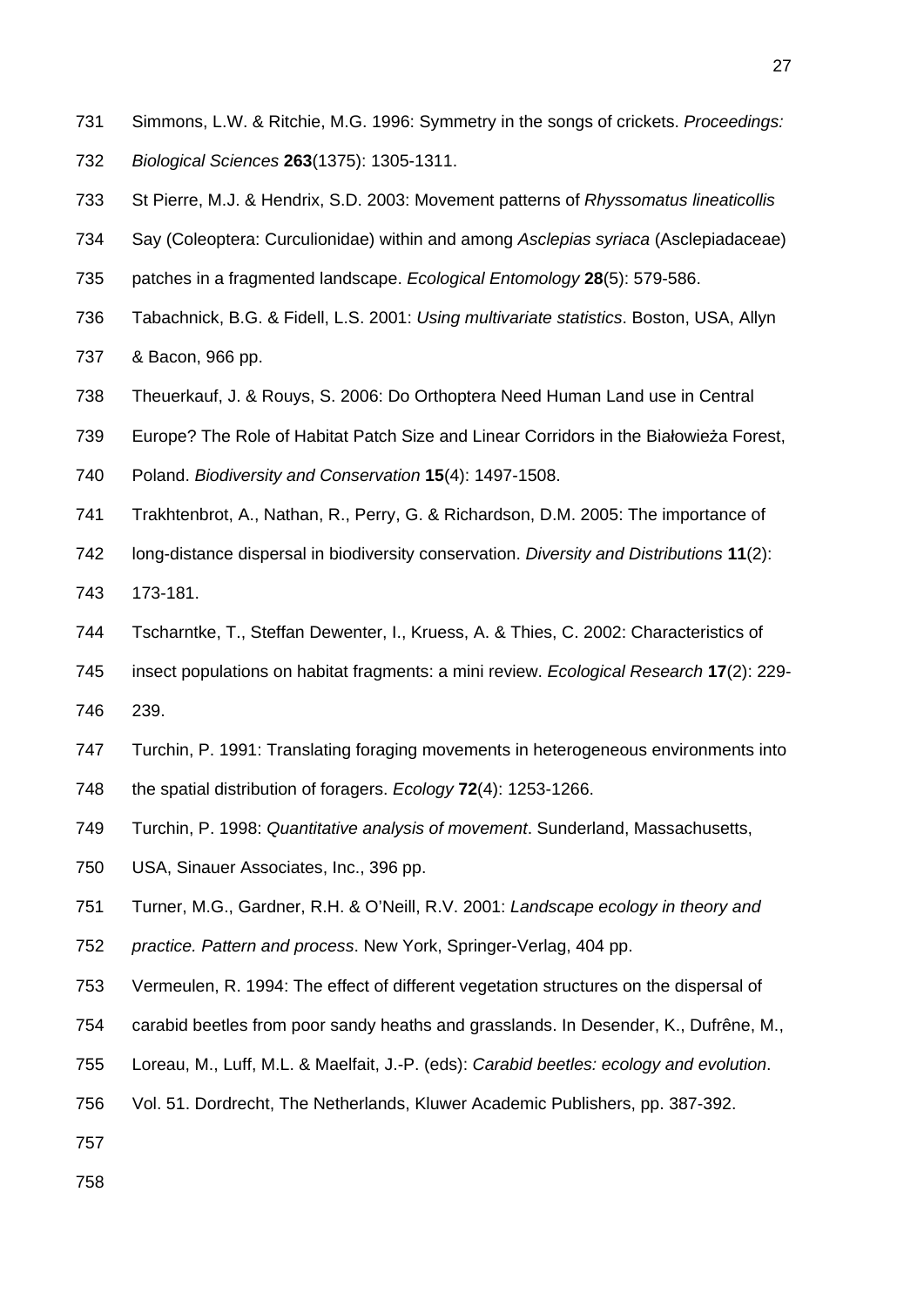760 **Table 1**

759

761 The number of wood cricket nymphs and adults observed at the enclosure peripheries for the 762 separate enclosures over four consecutive days. Each enclosure contained a population of 50

| 763 | nymphs or 20 adult male and 20 female wood crickets. |
|-----|------------------------------------------------------|
|-----|------------------------------------------------------|

| Time     |    | 24 h |    |    | 48 h |    |    | 72 h |    |    | 96 h |    |
|----------|----|------|----|----|------|----|----|------|----|----|------|----|
| Radius   | N  | M    | F  | Ν  | M    | F  | N  | M    | F  | Ν  | M    |    |
| 2        | 14 | 12   |    |    | 9    | 6  | 12 | 10   |    | 10 | 18   | 9  |
| 3        | 6  | 5    | 3  | 15 | 12   | 6  | 9  | 8    | 9  | 12 | 10   |    |
| 4        | 6  |      |    | 12 | 9    | 5  | 9  | 8    | 4  |    | 8    | 3  |
| 5        | 6  | 2    |    | 8  | 2    |    | 5  | 3    |    | 8  | 3    | 2  |
|          |    |      |    |    | 4    |    |    | 4    |    |    | າ    |    |
| Total    | 32 | 27   | 11 | 52 | 36   | 19 | 35 | 33   | 20 | 37 | 41   | 21 |
| T Adults | 38 |      |    | 55 |      |    | 53 |      |    |    | 62   |    |

764

765 Radius = radius of the enclosures in meters. N = Nymph, M = Adult Male, F = Adult Female, T

766 Adults = Total number of adults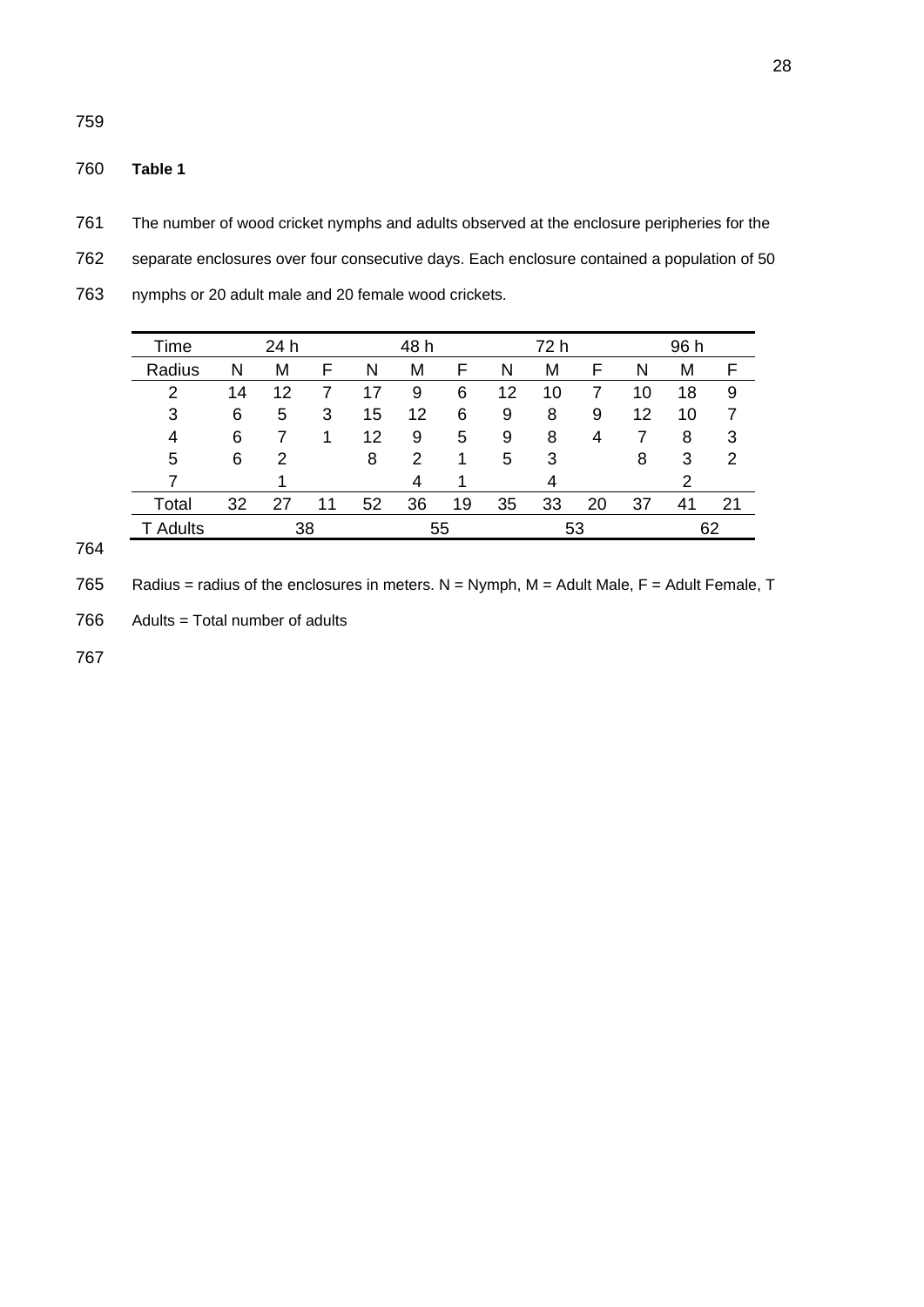# 769 **Table 2**

- 770 Chi-square 'goodness of fit tests' for differences between the number of wood cricket female (*n*
- 771 = 100) and male  $(n = 100)$  pairs  $(F + M)$  and single females  $(F)$  observed at the enclosure
- 772 periphery over time, for the 2-7 m enclosures together.

| Time  | $F + M$ |    |       | df |       |
|-------|---------|----|-------|----|-------|
| 24h   | 6       | 5  | 0.091 |    | 0.763 |
| 48h   | 11      | 8  | 0.474 |    | 0.491 |
| 72h   | 15      | 5  | 5.000 |    | 0.025 |
| 96h   | 16      | 5  | 5.762 |    | 0.016 |
| Total | 48      | 23 | 22.31 |    | 0.000 |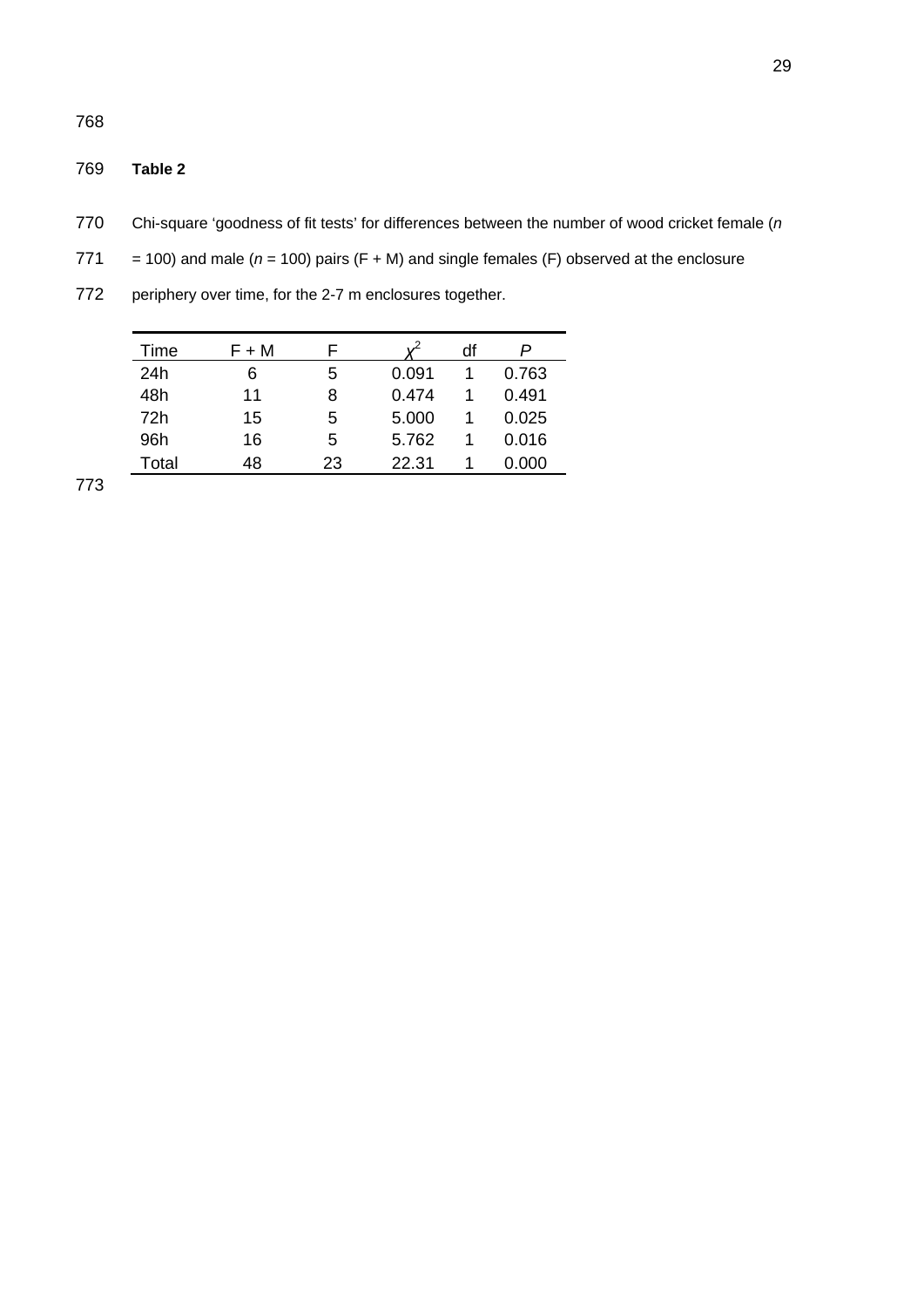### 775 **Table 3**

- 776 Straight-line dispersal distances (m) recorded for wood crickets along different habitat edges
- 777 over 60 days.

|        | Edge Median Range n VH VC LC LD                     |  |  | - CC |
|--------|-----------------------------------------------------|--|--|------|
|        | WE 18.7 3.8-29.5 17 22-47 26-36 64-80 1.8-2.2 82-99 |  |  |      |
| HE 3.0 | 1.2-12.0 20 12-24 34-100 24-38 1.0-1.5 63-72        |  |  |      |
|        | JE 4.1 1.1-8.5 22 24-54 62-65 3-15 0.4-0.8 32-38    |  |  |      |

778

779 Edge: mature woodland bordering grazed grassland (WE), mature hedge bordering grazed

780 grassland (HE), ungrazed semi-natural grassland with newly planted saplings bordering grazed

781 grassland (JE). Median: median straight-line distance for wood crickets. Range: range of

782 straight-line distances recorded. Range of vegetation characteristics present along the edges

783 that were surveyed: VH = mean vegetation height (cm), VC = total vegetation cover (%), LC =

784 total litter cover  $(\%)$ , LD = litter depth (cm), CC = canopy closure  $(\%)$ .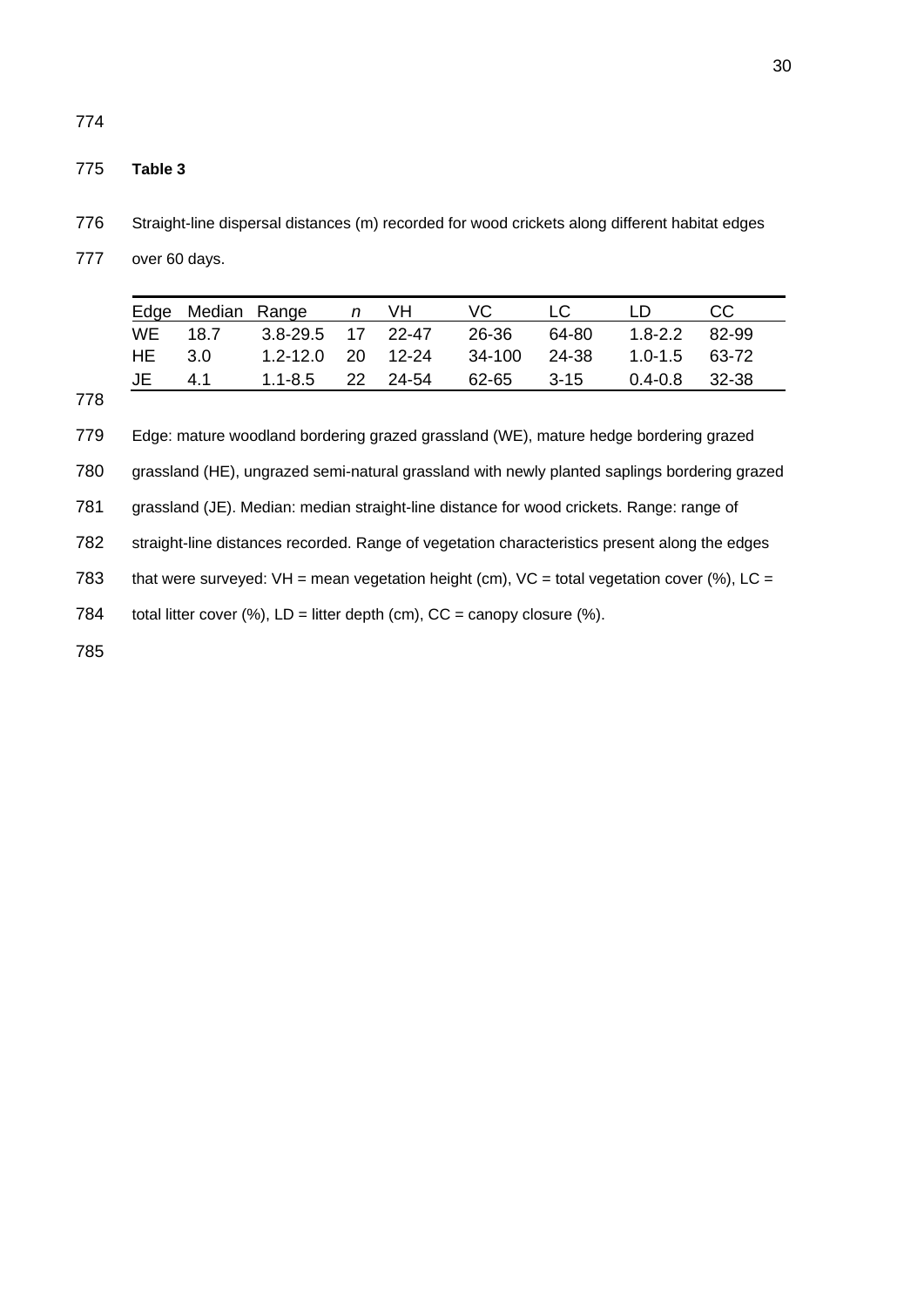- 787 **Fig. 1.** The proportion of wood crickets moving per day fitted against straight-line distance from
- 788 the release point. (a) nymphs ( $n = 50$  for each distance/enclosure), (b) all adults ( $n = 40$ ), (c)
- 789 males (*n* = 20), and (d) females (*n* = 20). Circles indicate the proportion of the population
- 790 observed that reached the periphery (i.e. dispersed) within each enclosure (i.e. distance) over
- 791 24 hours. Inverse-power function is fitted to the data.  $y =$  proportion of the population moving,  $x$
- $792 =$  distance  $(m)$ .